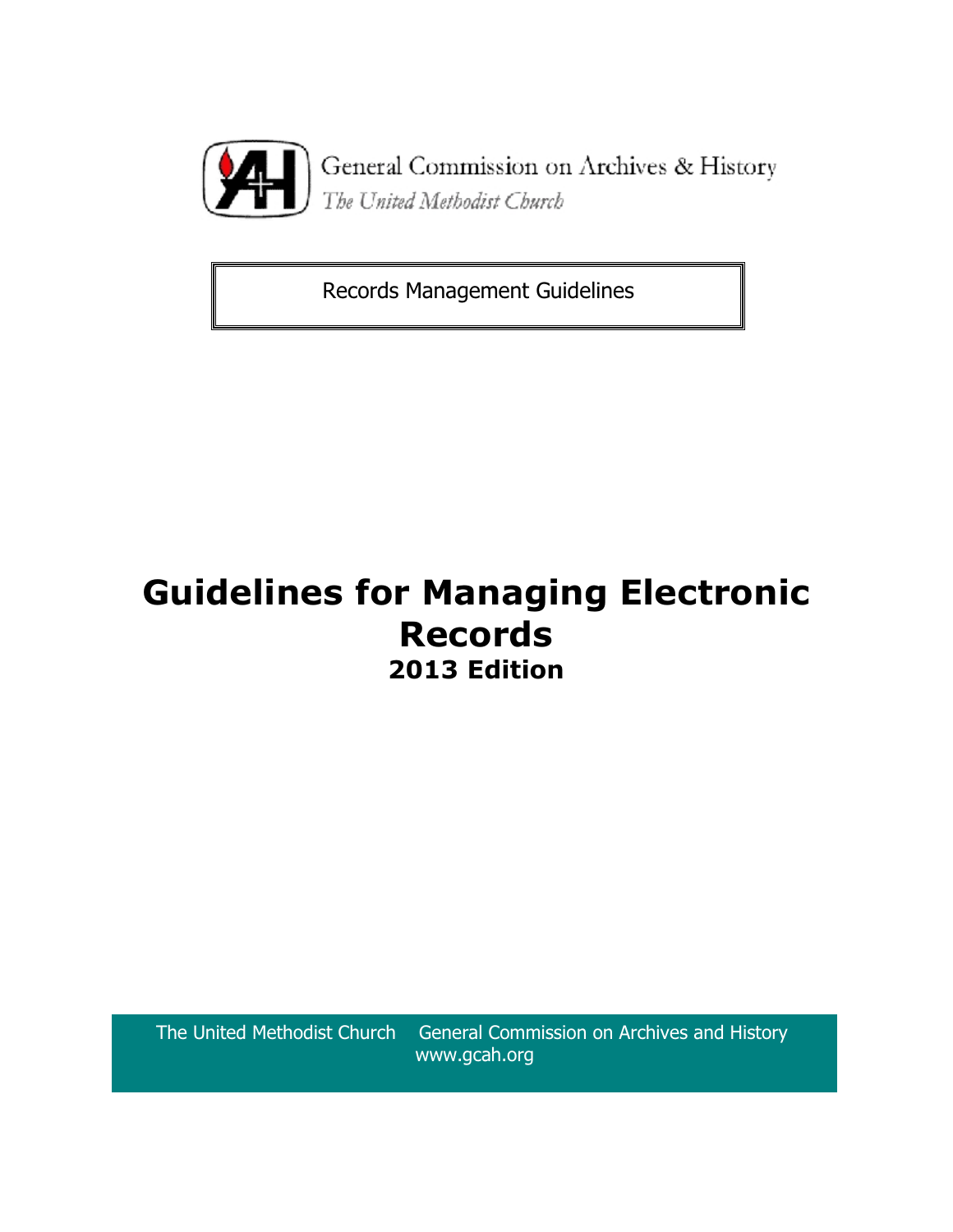## **Guidelines for Managing Electronic Records 2013-2016**

General Commission on Archives and History The United Methodist Church P. O. Box 127 Madison, NJ 07940 http://www.gcah.org gcah@gcah.org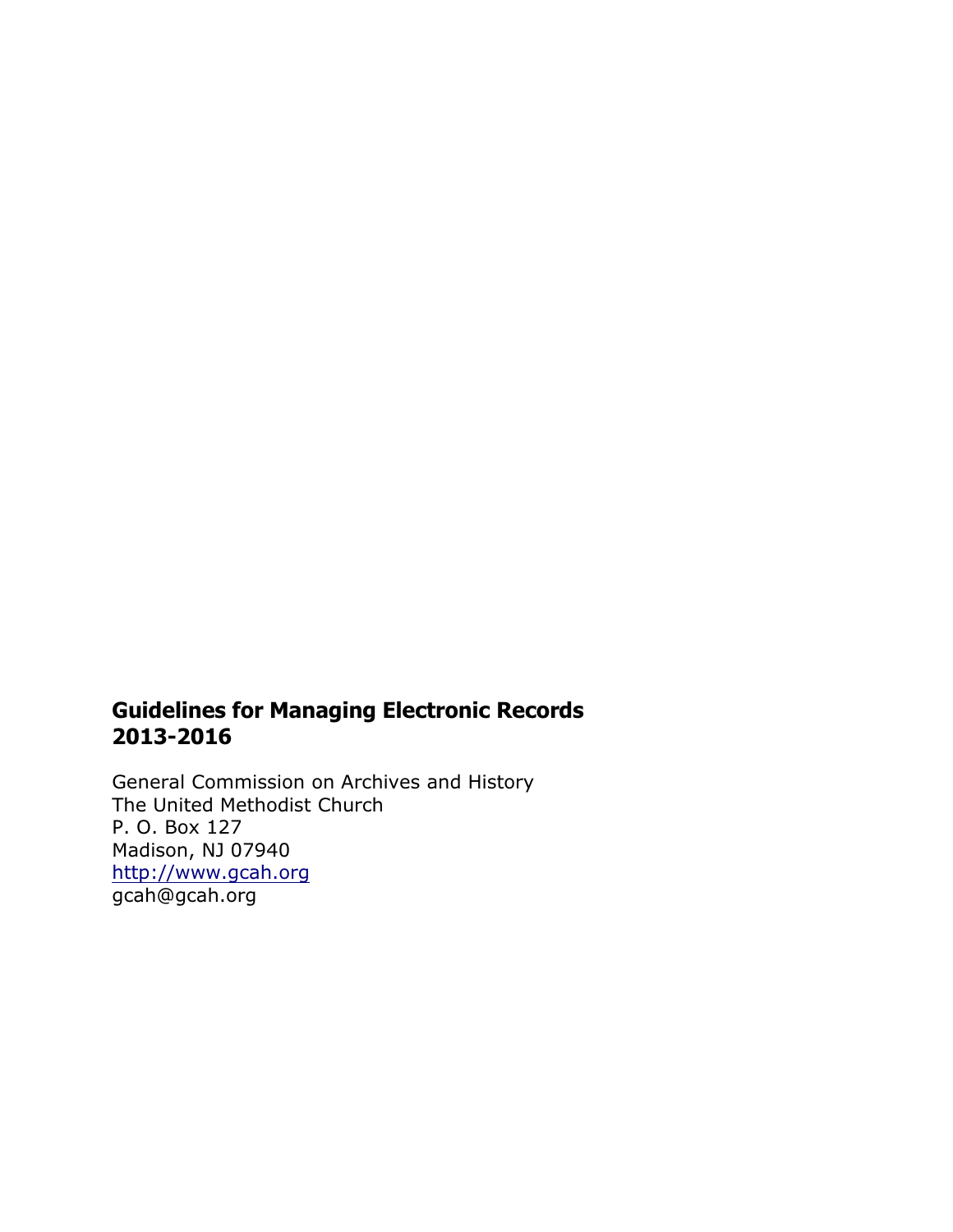## **Table of Contents**

| Purpose. |              |  |
|----------|--------------|--|
| Scope.   |              |  |
|          | Audience.    |  |
|          | First Steps. |  |
|          |              |  |
|          |              |  |
|          |              |  |
|          |              |  |
|          |              |  |
|          |              |  |
|          |              |  |
|          |              |  |
|          |              |  |
|          |              |  |
|          |              |  |
|          |              |  |
|          |              |  |
|          |              |  |
|          |              |  |
|          |              |  |
|          |              |  |
|          |              |  |
|          |              |  |
|          |              |  |
|          |              |  |
|          |              |  |
|          |              |  |
|          |              |  |
|          |              |  |
|          |              |  |
|          |              |  |
|          |              |  |
|          |              |  |
|          |              |  |
|          |              |  |
|          |              |  |
|          |              |  |
|          |              |  |
|          | Migration.   |  |
|          |              |  |
|          |              |  |
|          | Emulation.   |  |
|          |              |  |
|          |              |  |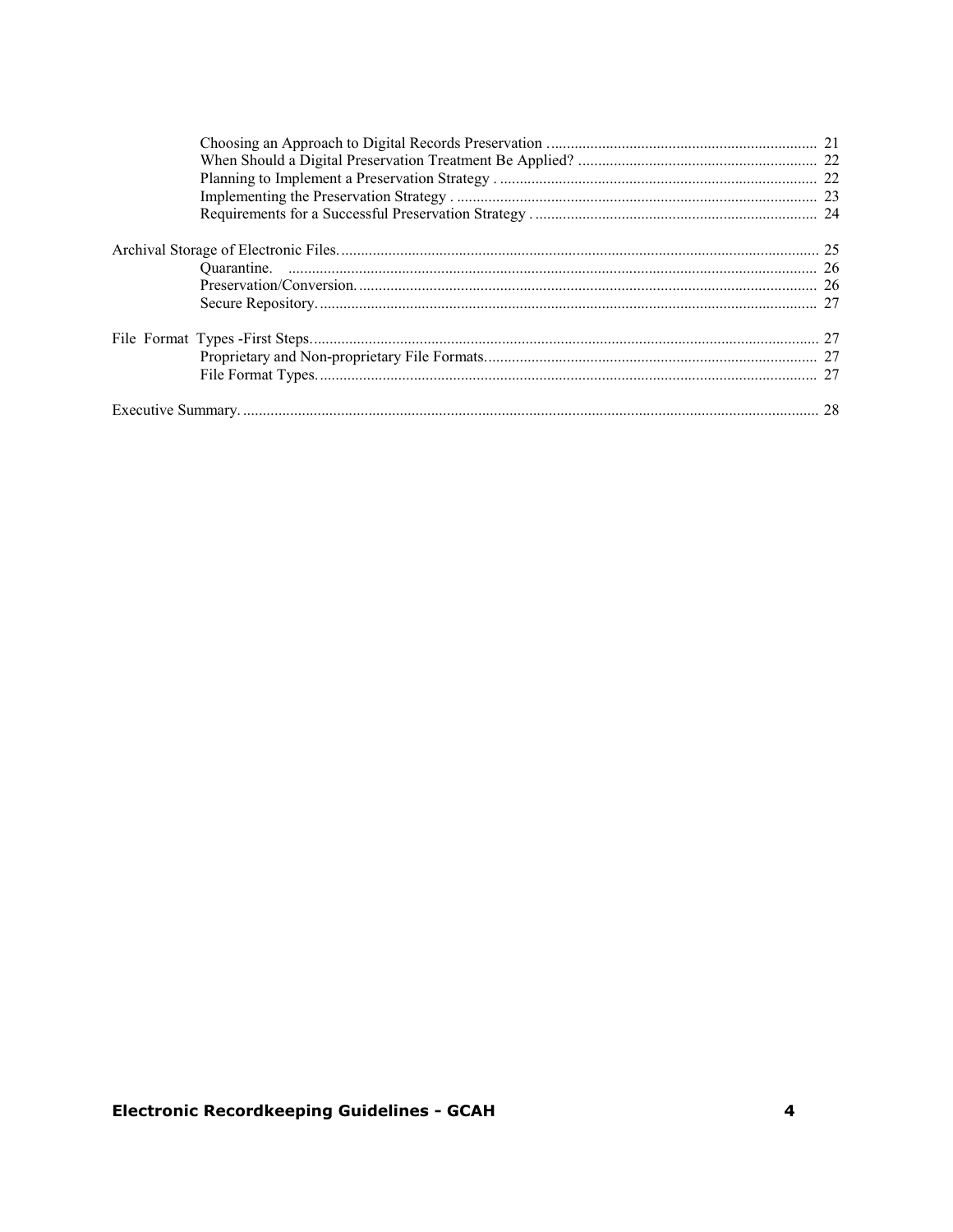## **Purpose**

This publication provides guidance to general agencies and annual conferences on creating, managing and preserving digital records. Digital records must be actively managed in order to ensure they are available and usable for as long as required to support accountability, good ministry and the expectations of the public. All requirements relating to permanent and temporary records described in the *Guidelines for Managing Records* apply to electronic records as well (see 2012 *Discipline* ¶ 1711.1b). This document deals issues unique to handling and preserving electronic records.

The guidelines contain advice on:

· the importance of managing digital records and how to manage them in an integrated way. · creating and capturing digital records, and associated metadata, into recordkeeping systems;

· storing and securing digital records.

· preserving digital records for as long as they are required, including an overview of the General Commission on Archives and History approach.

## **Scope**

The advice contained in these guidelines applies to all digital records created by agencies as evidence of business activity. Digital records include all records that are created in a digital format (born digital), or have since been converted into a digital format.

These guidelines draw upon recordkeeping requirements for the management of digital records that are set out in GCAH's *Guidelines for Managing Records* and best practice standards. No document like this is written in a vacuum. It relies heavily on a variety of documents and studies from around the U. S. and around the world, including reports done by the U. S. National Archives, various states and the National Archives of Australia. In particular the following studies have been useful for these guidelines:

*Electronic Records Management Guidelines (*version 4, March 2004), Minnesota Historical Society. *Digital Recordkeeping: Guidelines for Creating, Managing and Preserving Digital Records.* May 2004. National Archives of Australia.

## **Audience**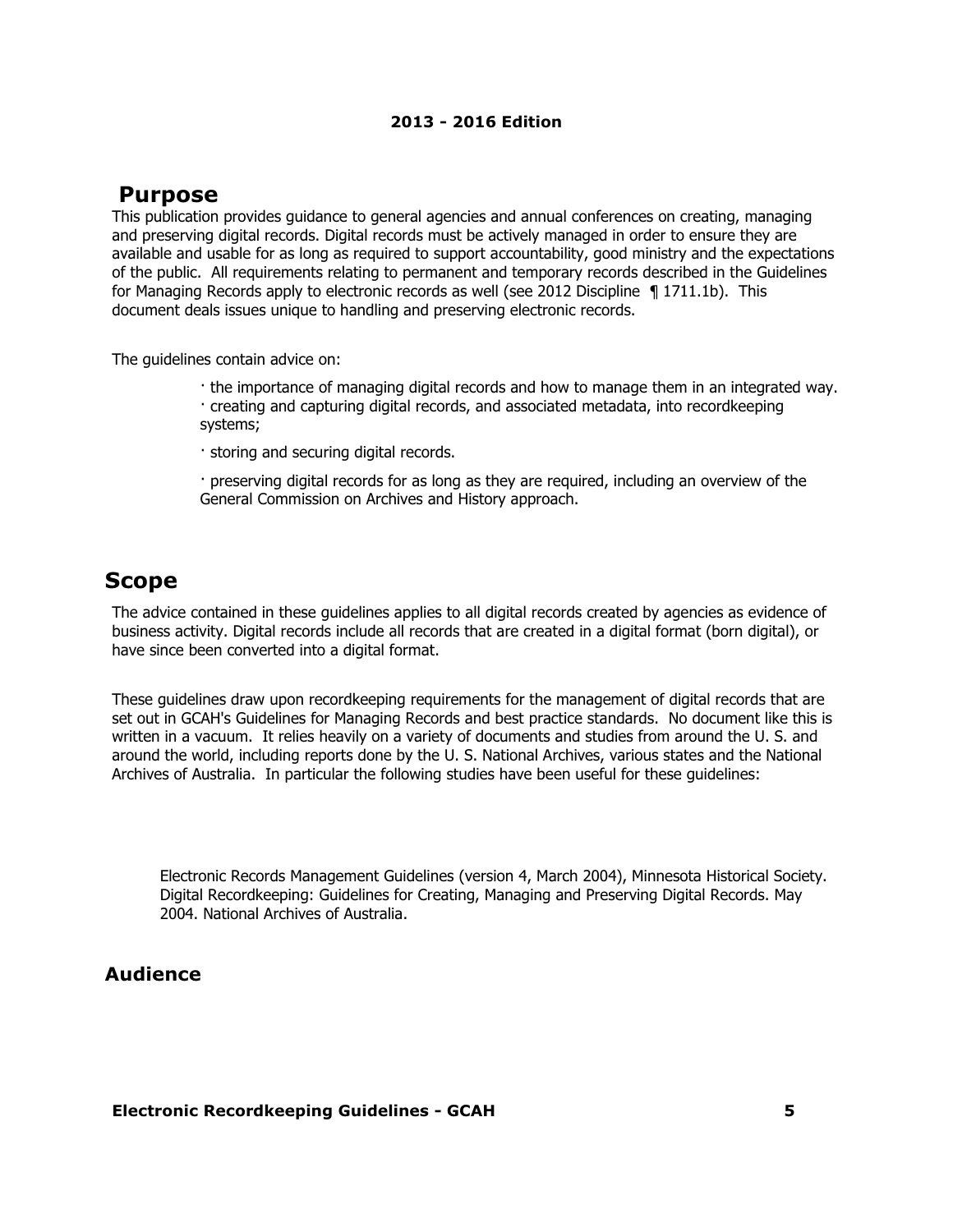These guidelines should be used by all General agencies, episcopal offices and conference offices to ensure that their digital records are managed appropriately. They are relevant to all agency staff

members with responsibility for managing digital records.

There are two distinct audiences for these guidelines:

- · those with responsibility for managing information technology (IT) and communications, including e-business and websites; and
- · those with responsibility for managing records, information and knowledge.

These guidelines contain detail that is required to meet the information needs of both audiences. Some sections may include information that is considered unnecessary by the members of one audience. For instance, information about the IT requirements of digital records has been included for the information of records, information and knowledge managers. Information about the management of digital records has been provided to assist the IT audience

## **First Steps**

Included in these guidelines are suggestions or "first steps" which can be taken by staff almost immediately to begin managing their records. First steps should not be confused with developing a satisfactory management solution for digital records. By allowing and encouraging staff to take these first steps an agency can begin to incorporate into daily practice the necessary steps which will lead to a productive digital records management policy. The point being that such a policy should be introduced incrementally instead of all at once.

## **The Importance of Digital Records**

## **What Are Digital Records?**

Records are evidence of business or ministry conducted by an agency. Records can be in any form, including digital. Digital records are records created, communicated and maintained by means of computer technology. They may be 'born digital' (created using computer technology). Or they may have been converted into digital form from their original format (e.g., scans of paper documents).

Agencies create and store digital records in a variety of ways. Common types of digital records include word-processed documents, spreadsheets, multimedia presentations, email, websites and online transactions.

However, digital records can be found in many systems throughout an organization – including databases and business information systems, shared folders and hard drives. The following list is not exhaustive, but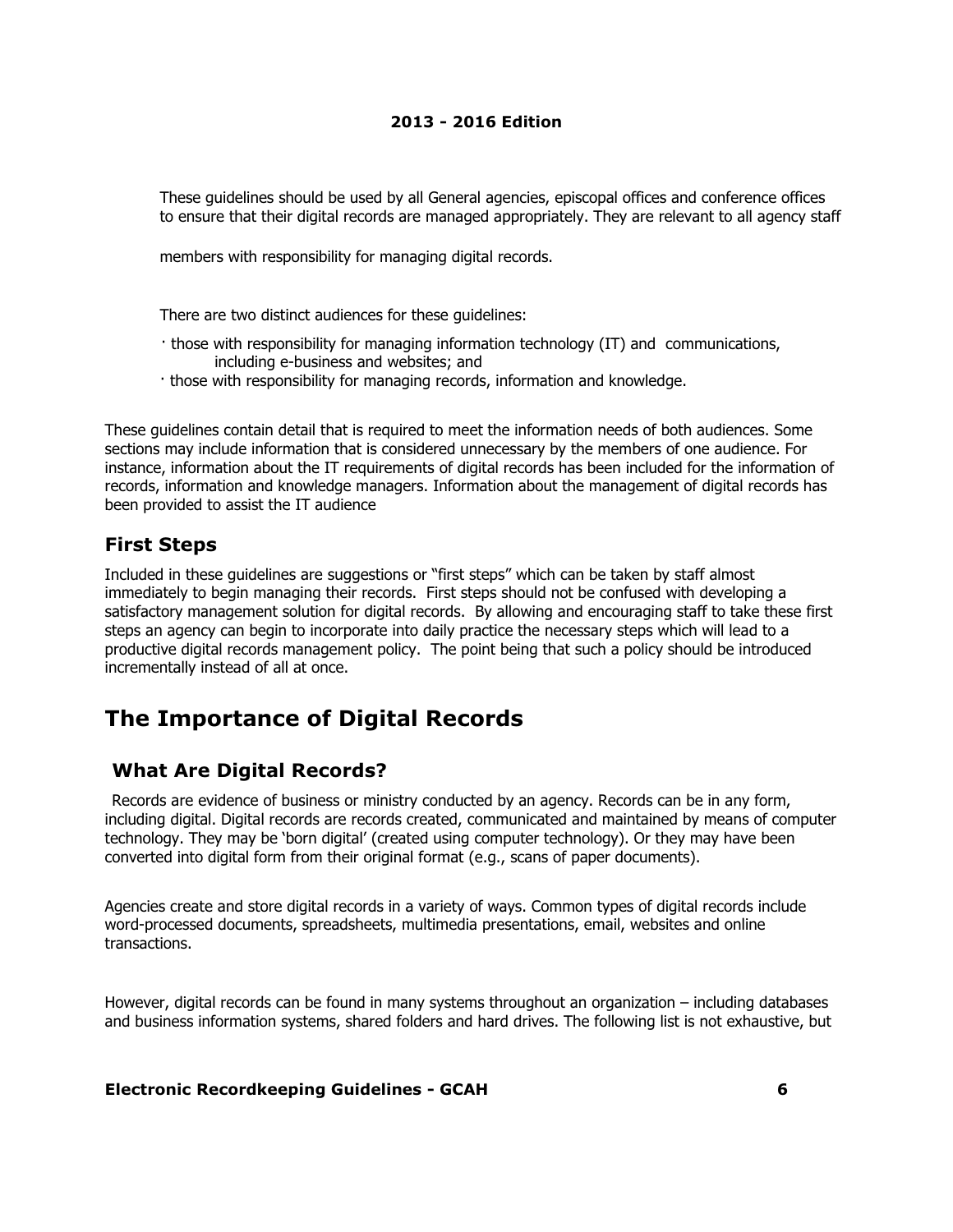highlights the range of digital records covered by these guidelines.

| Documents created using office<br>applications:              | Records in online and web-based<br>environments:          |
|--------------------------------------------------------------|-----------------------------------------------------------|
| . word-processed documents                                   | $\cdot$ intranets                                         |
| · spreadsheets                                               | · extranets                                               |
| · presentations                                              | · public websites                                         |
| · desktop-published documents                                | records of online transactions                            |
|                                                              |                                                           |
| <b>Records generated by business</b><br>information systems: | <b>Electronic messages from</b><br>communication systems: |
| · databases                                                  | ∙ email                                                   |
|                                                              |                                                           |

- · human resources systems
- · financial systems
- · workflow systems
- · local church membership management systems
- · SMS (short messaging services)
- · MMS (multimedia messaging services)
- · EDI (electronic data interchange)

These records are subject to the same legal requirements as records on paper or any other format.

To be of value as evidence, a digital record must possess content, context and structure.

This means that a digital record:

· has information content that is, and continues to be, an accurate reflection of what occurred at a particular time;

· can be placed in context so that the circumstances of its creation and use can be understood in conjunction with its information content; and

· can be reconstructed electronically when required so that each component part is brought together as a whole and presented in an intelligible way.

The best way to preserve the content, context and structure of a record, is to manage it within a recordkeeping system.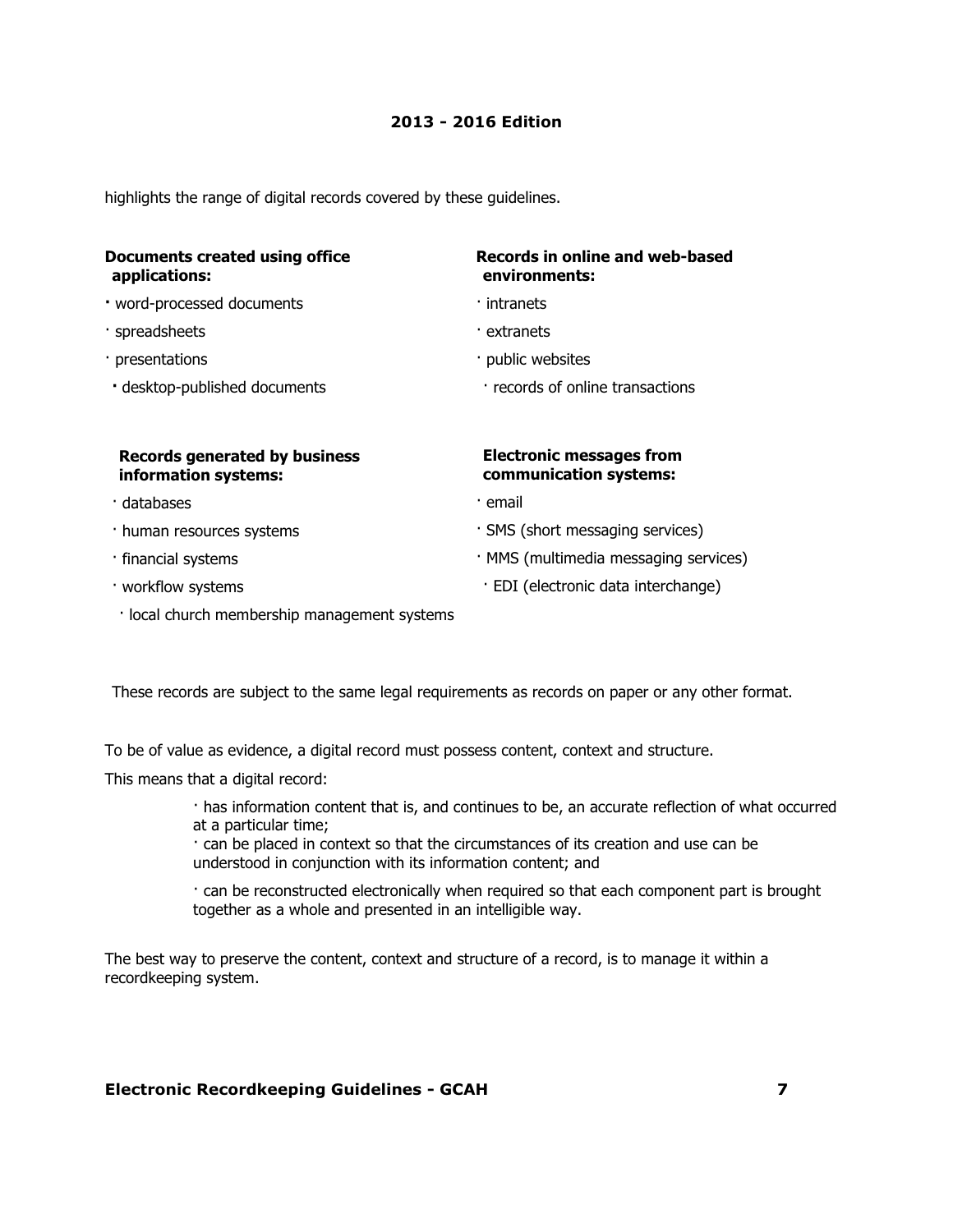## **Why Manage Digital Records?**

Digital records must be managed for the same reasons records in other formats need to be managed. Records allow our ministry to be conducted efficiently and effectively. There are accountability and legislative obligations that agencies must meet, and community expectations concerning the documentation and transparency of our actions. Further, special challenges, such as technological obsolescence and media degradation, make it imperative for digital records to be carefully managed.

Inadequate records and poor recordkeeping practices can contribute to accountability failures and inefficient performance. Effective recordkeeping strategies can lead to many benefits.

Records preserve an agency's history and form its corporate memory. Information about previous decisions and actions can improve service quality and effectiveness. Timely access to relevant data allows action officers to make decisions and do better business.

### **Challenges Associated with Digital Records**

Managing digital records involves the following unique challenges:

> · Digital technology evolves at a rapid rate. The software and hardware used by an agency to create digital records tends to be short-lived, quickly replaced by upgrades or improvements. Because of this hardware and software obsolescence, digital records can quickly reach a point where they cannot be read

#### **FIRST STEPS – FILE NAMES**

 While the *Guidelines* strongly recommend the use of a records management system to control digital records, there are steps that can be taken by all to begin managing digital records before a more comprehensive system is developed or installed. The first step would be the creation of a file naming convention or policy. A procedure for naming files is key in being able to select the files that are to be saved. **To avoid file names conflicting when they are moved from one location to another, each record's file name should be unique and independent from its location.** As you develop your file naming policy, you will need to be familiar with the following: developing your file naming policy, you may wish to include some of the following common elements: • Version number (e.g., version 1 [v1, vers1]) • Date of creation (e.g., February 24, 2001 [022401, 02\_24\_01]) • Name of creator (e.g., Rupert B. Smith [RBSmith, RBS]) • Description of content (e.g., media kit [medkit, mk]) • Name of intended audience (e.g., general public [pub]) • Name of group associated with the record (e.g., Committee ABC [CommABC]) • Release date (e.g., released on June 11, 2001 at 8:00 a.m. central time [61101\_0800CT])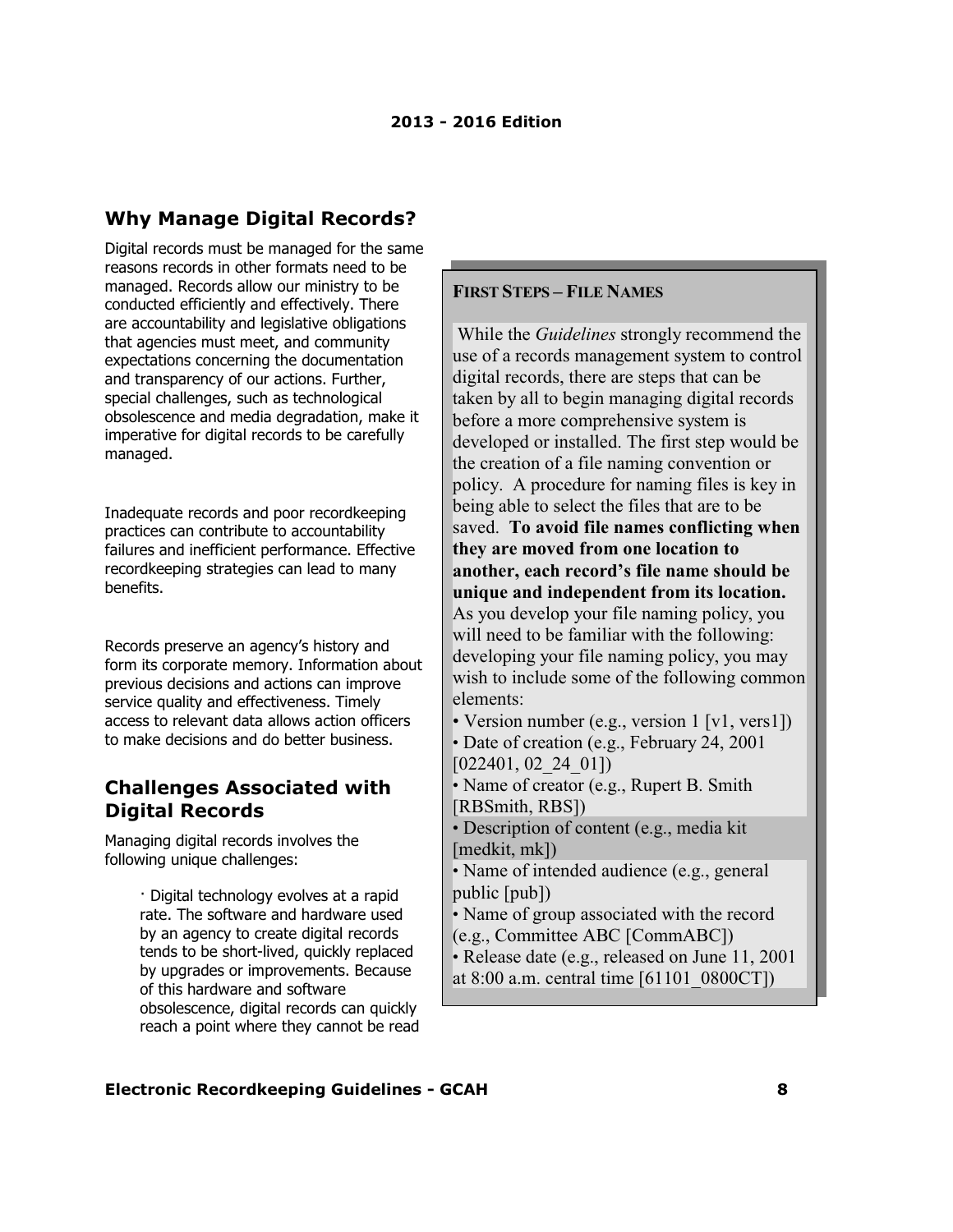or understood. Yet, in order to meet legislative obligations, records must remain accessible for as long as they are required.

· The general manipulability of digital records means that they can quickly and easily be updated, deleted or altered. However, digital records are evidence of business activity and must be managed securely to prevent unauthorized modification.

· Metadata can be intrinsically linked to a digital record, or it may be contained within the systems used to generate or store the records. Capturing and maintaining metadata, including technical specifications, is necessary in order to ensure the preservation of digital records and their continued accessibility over time.

## **Digital Recordkeeping Framework**

### **Integrated and Comprehensive Approach**

Agencies are encouraged to pursue a holistic approach to recordkeeping that is based on legal and business requirements, rather than record format. A digital recordkeeping framework allows the management of digital records to be integrated and consistent with the management of records in other formats.

## **Policies, Procedures and Guidelines**

Policies and procedures for managing digital records are an important element of a digital recordkeeping framework. Policies define the organization's approach to managing digital records and provide the necessary senior management authority for the implementation of the framework. Procedures outline how the policies will be implemented and provide clear instructions for their practical application. Where necessary, policies and procedures can be supplemented by guidelines to provide additional clarification and direction.

Policies, procedures and guidelines should be developed to suit the organization's size, complexity, corporate culture and structure. A small agency, for instance, may have a single policy covering the management of all digital records. Larger agencies may have multiple policies covering specific areas of digital recordkeeping, such as electronic messages, preservation of digital records, web-based digital records and digital records security.

## **Systems Design**

The recordkeeping practices set out in the policies, procedures and guidelines need to be supported by systems that are capable of keeping records.

Innovative technical solutions can reduce the need for conscious employee involvement in the recordkeeping process, reduce reliance on staff making records selection decisions and improve overall workflow by streamlining records capture. Please note that storing digital records on structured network drives is not a substitute for a controlled recordkeeping system. However, improving the way files are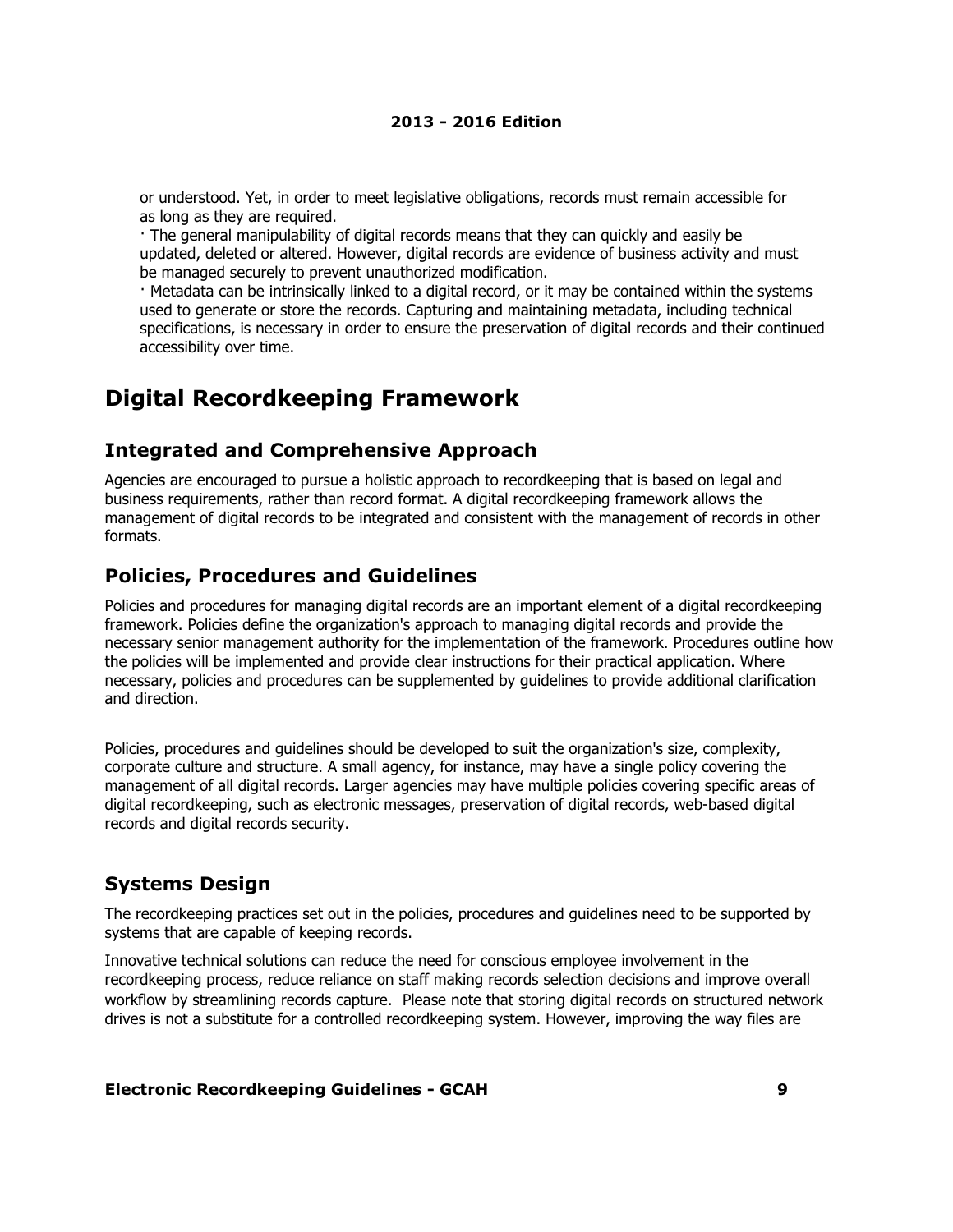stored on private drives and shared directories will assist the overall management of corporate information. For example, establishing a classification scheme and naming conventions can create a semistructured environment for digital objects. This can be a useful interim measure, until recordkeeping systems are developed.

## **Creating Digital Records**

## **Identifying and Creating Digital Records**

To be of value as evidence, a digital record must possess content, structure and context, and should be managed within a recordkeeping system.

Responsibility for creating and capturing digital records into recordkeeping systems often rests with agency staff. Agency staff identify, create and capture digital records in the course of daily business. Emails sent and received are placed on file, word processed documents are drafted, altered and finalized within an agency's electronic recordkeeping system, and forms or correspondence are scanned into electronic document management systems. GCAH is ready to participate with agencies and conferences in training workshops.

## **Capturing Digital Records into Recordkeeping Systems**

Capture is the process of lodging a document into a recordkeeping system and assigning metadata to describe the record and place it in context, so that the record can be managed over time.

The procedures and practices an agency establishes to capture its digital records will depend on the recordkeeping systems in use, the types of digital records generated and the specific recordkeeping requirements the agency must satisfy.

#### **FIRST STEPS – FILE CONTROL**

General issues to consider as you develop a file control and naming policy include: • Determining what information about the file to collect. You will need to decide what information about the file to collect and include in file names. Collection and use of information about the file in file names will help ensure the long-term usefulness of your records and help you to meet legal requirements for accessibility (for public records) and accountability, as well as protect not-public records. • Determining the official copy. Determine which file is the "official" copy. • Determining file naming boundaries. Pay close attention to the freedom you give staff members (and outside vendors) in naming files. Provide guidelines and training on file naming. You will not be able to manage every electronic record's file name, so you will need to rely on staff members and vendors to name files in compliance with your policy. By providing guidelines and training, you can maximize policy compliance in a way that meets your operational and legal requirements. • Relationship to and connection with paper

Recordkeeping systems are specifically designed to capture evidence of business transactions. They are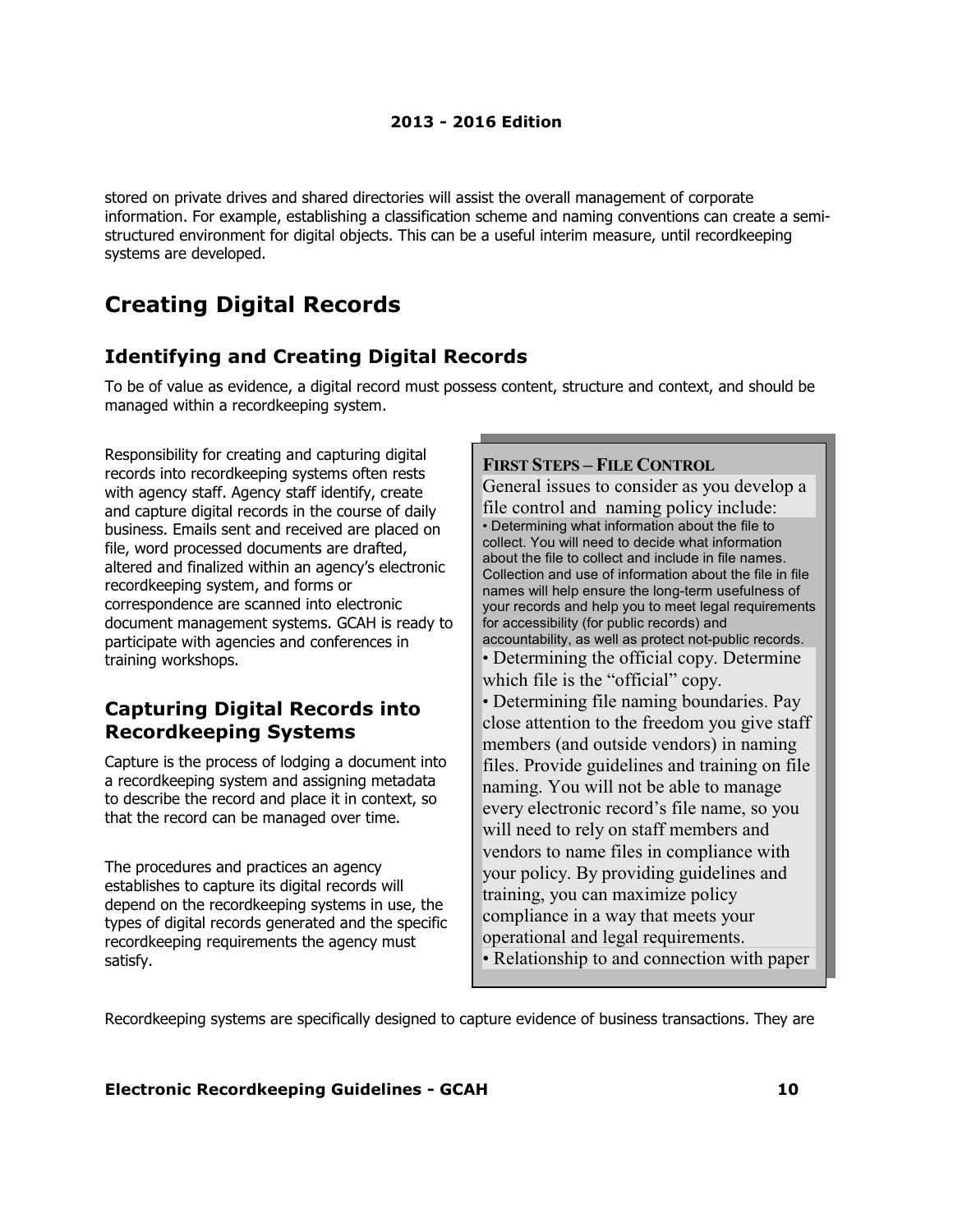distinguished from business information systems by their ability to manage the content and structure of records, provide access to them over time, and maintain linkages between records and the activities they document (context).

## **Creating Information about Digital Records**

### **What Is Metadata?**

Metadata is data describing the context, content and structure of records and their management over time. Metadata allows users to control, manage, find, understand and preserve records over time. Some examples of metadata are:

- · the title of a record
- · the subject it covers
- · its format
- · the date the record is created
- · the history of its use
- · details of its disposal.

There are two main categories of metadata that are used to manage digital records – recordkeeping metadata and resource discovery metadata.

## **Recordkeeping Metadata**

Recordkeeping metadata is structured or semi-structured information that enables the creation, registration, classification, access, preservation and disposal of records through time and across domains. Recordkeeping metadata can identify, authenticate, and contextualize records and the people, processes and systems that create, manage, maintain and use them.

## **Capturing and Maintaining Metadata**

Capturing and maintaining good recordkeeping metadata supports digital recordkeeping by:

- · protecting records as evidence and ensuring their accessibility and usability;
- · ensuring the authenticity, reliability and integrity of digital records;
- · enabling the efficient retrieval of digital records;
- · providing logical links between digital records and the context of their creation, and maintaining the links in a structured, reliable and meaningful way;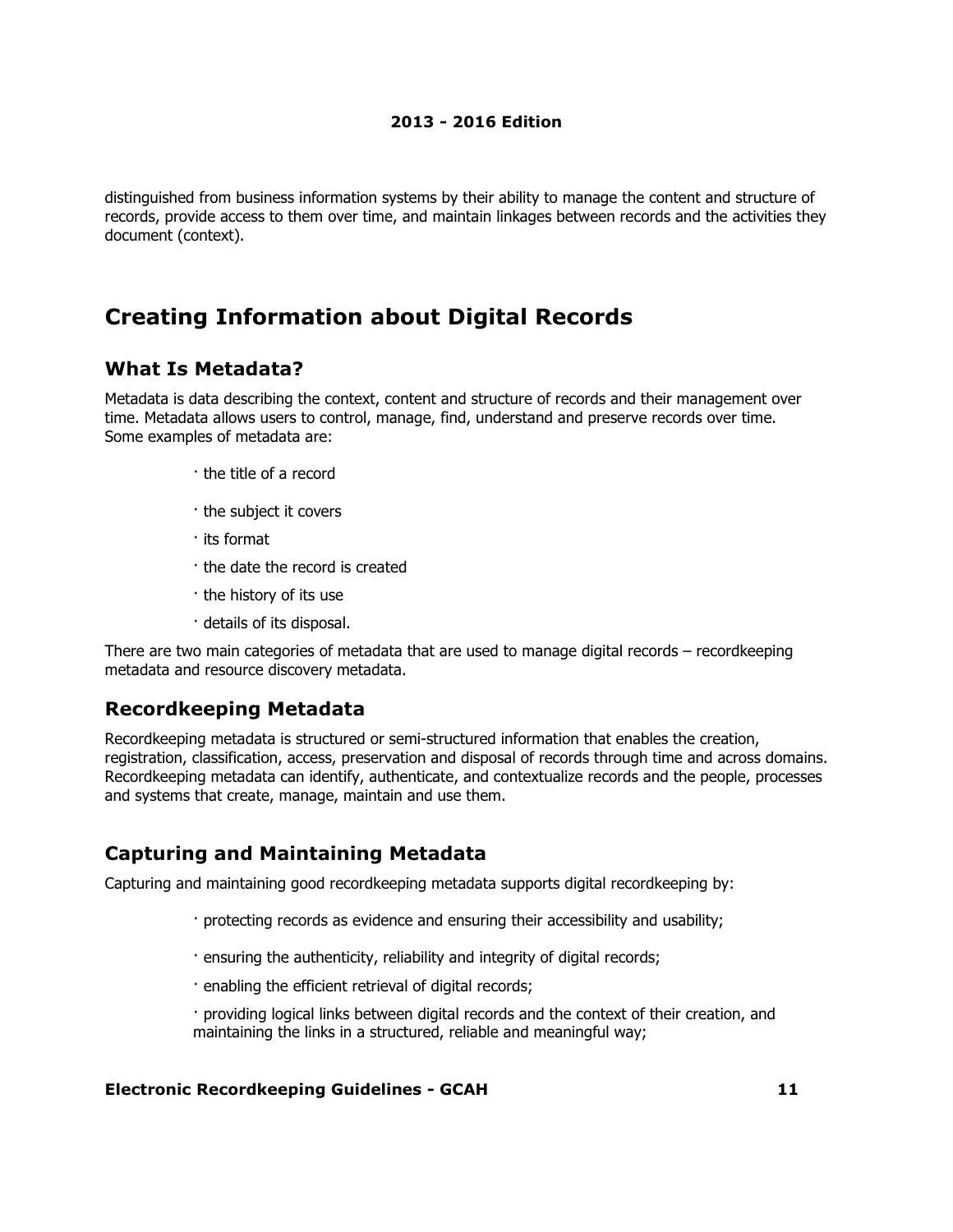· allowing timely destruction of temporary-value records when business use has ceased; and

· providing information about technical dependencies, to help ensure digital records' longterm preservation and usability.

## **When Should Metadata Be Captured?**

Recordkeeping metadata will generally be identified, and/or created when digital records are captured into recordkeeping systems. This defines the point at which the information formally becomes a record, fixes it in its context and enables its appropriate management over time.

Metadata collected at the point of capture of a digital record should document its content, structure and the context in which it was created.

Some metadata may be applied at a system level. For example, all records within a finance system will share the same metadata about the organization creating the record, and the business activity being documented. This metadata can be automatically applied to all records generated within the finance system.

Other metadata will be generated as time progresses. Metadata related to business and recordkeeping processes will be added to a digital record during its lifetime. Examples include History of use (when the record was last viewed, whether it was accessed illegally), Location and Disposal status. Such metadata ensures the continued authenticity, security and integrity of the record.

## **Determining How Long to Keep Digital Records**

## **How Long Do Digital Records Need to Be Retained?**

As with other formats of records, digital records need to be retained until they are no longer required for any purpose. There are three general reasons digital records need to be created and kept:

- · to meet the requirements of legislation and accountability
- · to support the efficient conduct of business
- · to meet the expectations of the community.

Generally, digital records, as with other records, will fall into one of the following categories.

· **Temporary value** – the records can be disposed of at an identified time (e.g., "Destroy 7 years after action completed"). Temporary-value records can range in retention length from a very short period, such as one year, up to an extended period, such as "Destroy 130 years after date of birth (of subject)".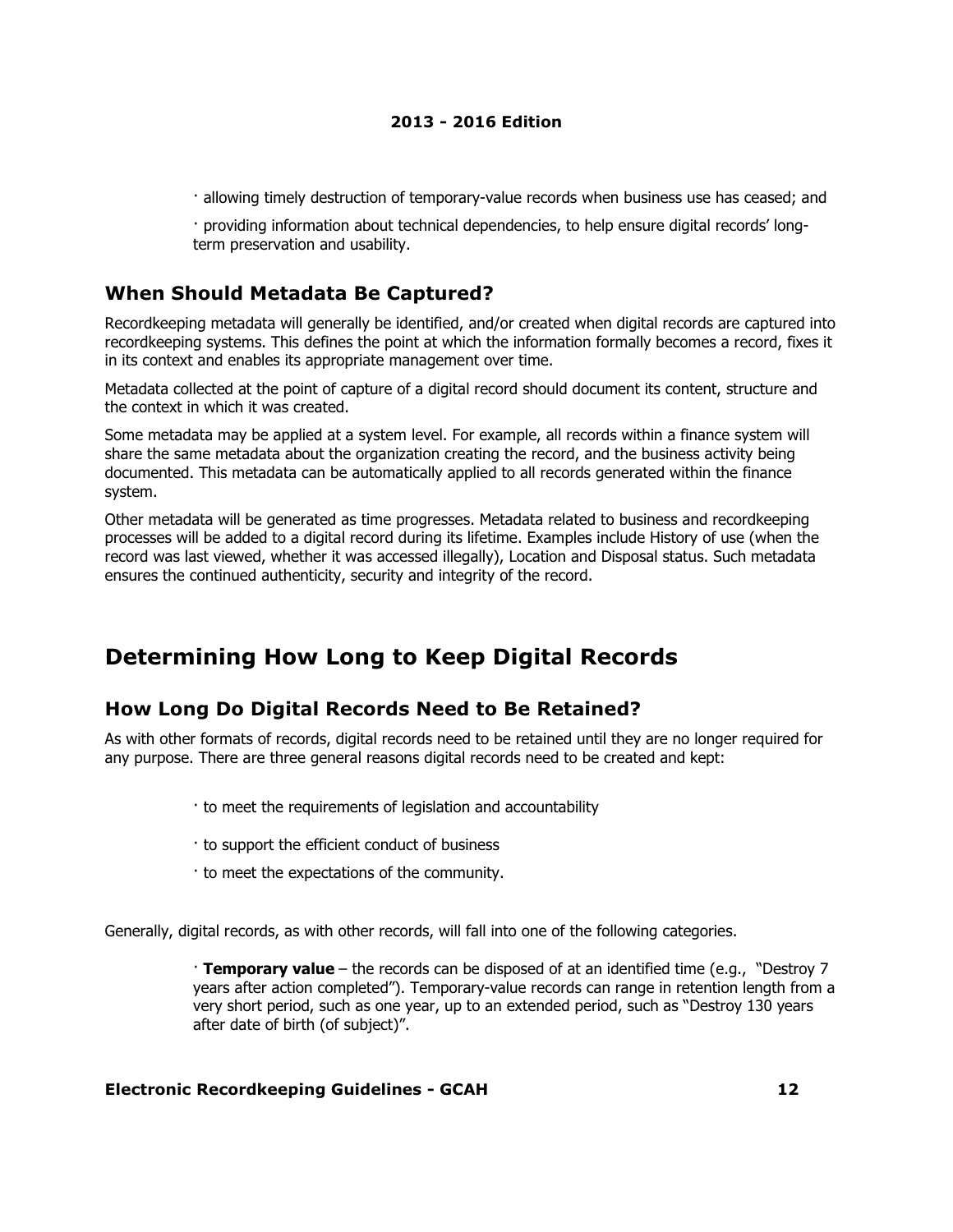· **Retain permanently in agency** – the records have a long-term business use in the agency, but are not considered to have archival value.

· **Archival value** – the records cannot be disposed of but instead will be retained in the custody of the Archives indefinitely. Agencies nominate groups of records when they develop a records disposal authority. GCAH decides which records meet the criteria for archival value.

A digital record must be managed, and remain accessible, for its lifetime. How long a digital record needs to be kept will influence its management. In these guidelines, we refer to "retaining digital records for the long term". Given the vulnerable nature of most digital media and the frequency of technology change, "long term" for digital records generally means longer than one generation of technology. Digital records that must be retained for the long term will require active management to ensure their continued accessibility.

## **Disposal of Digital Records**

GCAH has produced guidelines for records retention which contain recommended disposal schedules for the episcopal offices and general agencies. A general agency is to produce its own retention guidelines, but they must be approved by GCAH before they can be placed into practice.

### **Normal Administrative Practice**

Normal administrative practice (NAP) defines types of records that agencies may routinely destroy in the normal course of business. Agencies do not need to contact the Archives for permission to dispose of records within the scope of NAP. NAP usually applies to information that is duplicated, unimportant or only of short term facilitative value. For example:

- · superseded system backups;
- · trivial electronic messages that are not related to agency business;
- · address lists and change of address notices;
- · calendars, office diaries and appointment books (unless identified in a records disposal authority as having additional value);
- · rough drafts of reports, correspondence, routine or rough calculations;
- · routine statistical and progress reports compiled and duplicated in other reports;
- · abstracts or copies of formal financial records maintained for convenient reference;
- · duplicated material such as forms or templates;
- · thermal paper facsimiles after making and filing a photocopy or scan.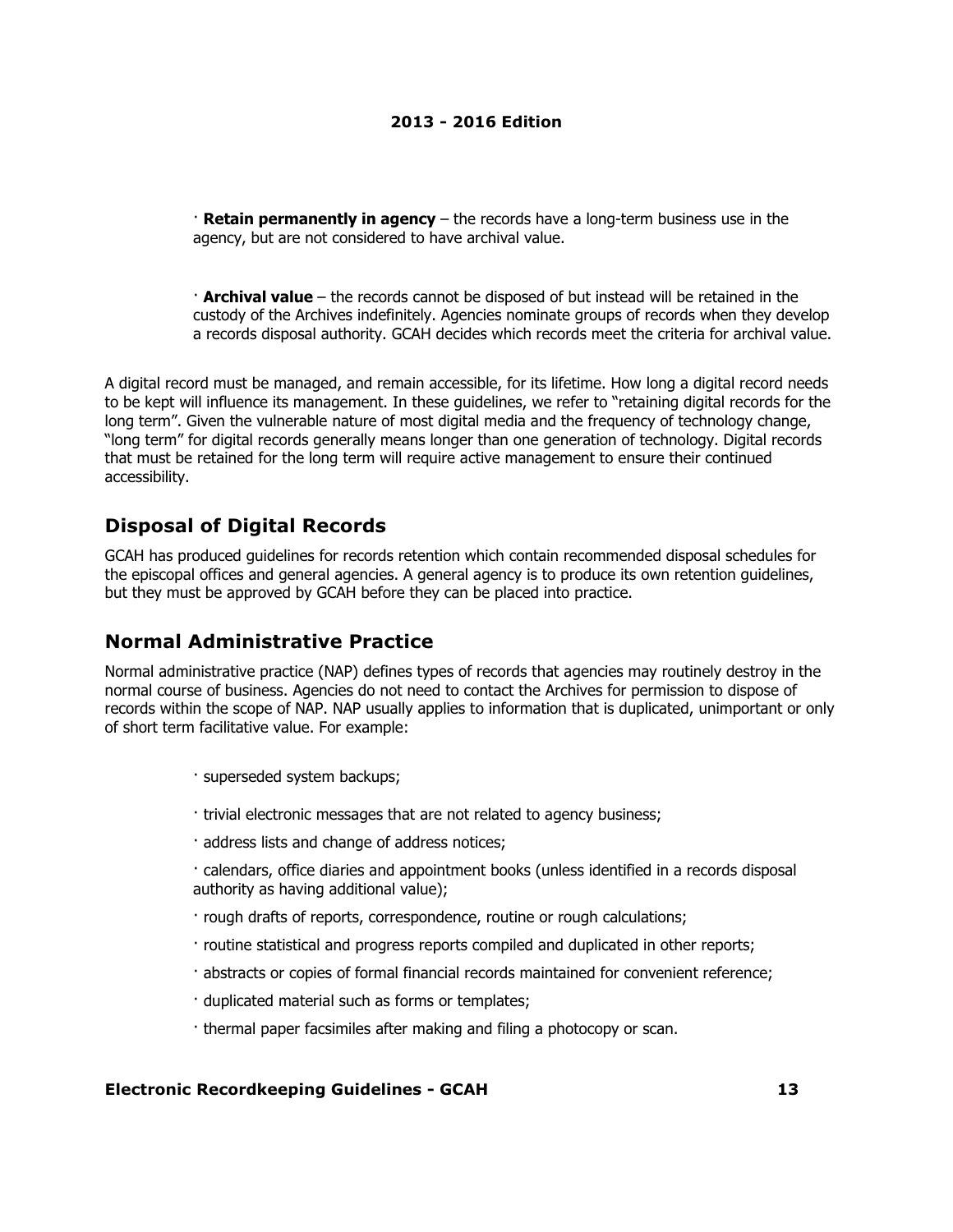The NAP provision must not be used to:

· destroy records of significant agency operations;

· destroy records that document the rights and obligations of the government or private individuals;

· cull documents within files; or

· destroy business-related electronic messages before they become part of the formal record.

NAP should not be applied to records or information that can be used as evidence.

## **Storing Digital Records**

## **How Are Digital Records Stored?**

To ensure the ongoing protection of digital records, agencies require efficient and effective means for maintaining, handling, and storing digital records -- both active and inactive -- over time. Policies, guidelines and procedures for the storage of digital records should be an integral component of an agency's digital recordkeeping framework. There are three ways in which agencies may store digital records -- online, offline or nearline.

> · **Online** – Online records can be contained on a range of storage devices (e.g. mainframe storage, network attached storage or PC hard drive) that are available for immediate retrieval and access. Generally, records stored online will be active digital records – i.e. records that are regularly required for business purposes. Electronic messaging systems and wordprocessed documents saved to the network server fall into this category.

> · **Offline** – Offline digital records are contained on a system or storage device that is not directly accessible through the agency network and which requires human intervention in order to be made accessible to users. Digital records that are stored offline are usually retained on removable digital storage media (e.g. magnetic tape, CD, DVD) and are generally inactive digital records not regularly required for business purposes. Offline digital records may be stored offsite as part of an agency's business continuity plan. Digital records stored offline are not immediately available for use. Agencies must take responsibility for monitoring and guarding against environmental degradation and changes in technology that may adversely affect the storage media employed.

> · **Nearline** – Nearline storage of digital records means the records are contained on removable digital storage media, but remain relatively accessible through automated systems connected to the network. These digital records are technically considered to be offline. The use of systems such as CD jukebox or magnetic tape silos allow them to be made available through agency networks, in relatively short periods of time and without the need for human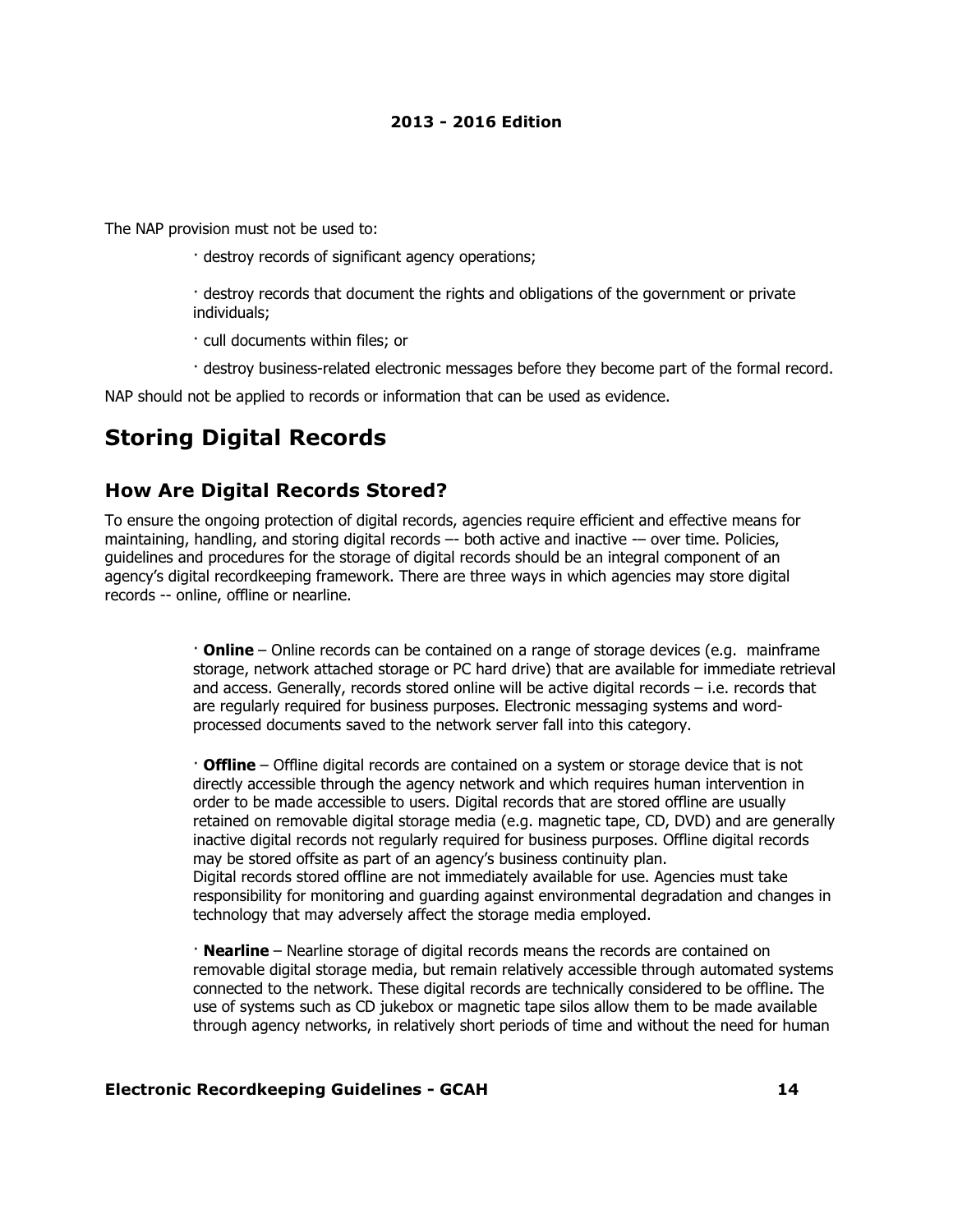intervention (i.e. staff are not required to physically retrieve the storage media on which the required information is retained).

Generally, digital records will begin life as online records and, as the immediate business need to refer to them diminishes over time, they will be moved to either nearline or offline storage, depending upon the technology available to the agency, the ongoing relevance and value of the records and their retention requirements.

## **Selecting the Appropriate Storage Method**

We strongly recommend that digital records of vital significance to an agency, as well as digital records required for long-term retention within agencies, and digital records of archival value, be stored online.

Online storage devices, such as network storage devices and mainframe storage, have the following advantages.

> · Digital records stored online will, in most cases, be retained on the magnetic hard drives that form an agency's core network, where they will be readily accessible to users and can be maintained and controlled as an integral part of the agency's recordkeeping system. · Large storage capacities allow for significant quantities of digital records to be retained on a single storage device.

· Regular integrity checks of digital records can be more readily performed and, in some instances, it may be possible to automate these tasks.

· Digital records stored online have a greater likelihood of being identified and included within any changes made to agency IT systems, such as system-wide migration processes.

· Online storage devices need not be linked directly to an agency network. Where security concerns, business considerations or other factors warrant, agencies may opt to establish standalone online storage systems.

· Increasingly, online storage systems can support sophisticated automated techniques and redundant designs that aid digital record control, monitoring and backup.

GCAH does not recommend CDs, DVDs, magnetic tape or other removable digital media formats that are physically maintained but not accessible from active computer systems. Offline digital storage devices are suitable only for storing relatively low-value digital records and are not recommended for long-term digital records, vital records or records identified as being of archival value.

## **Securing Digital Records**

### **Why Is Security Important for Digital Records?**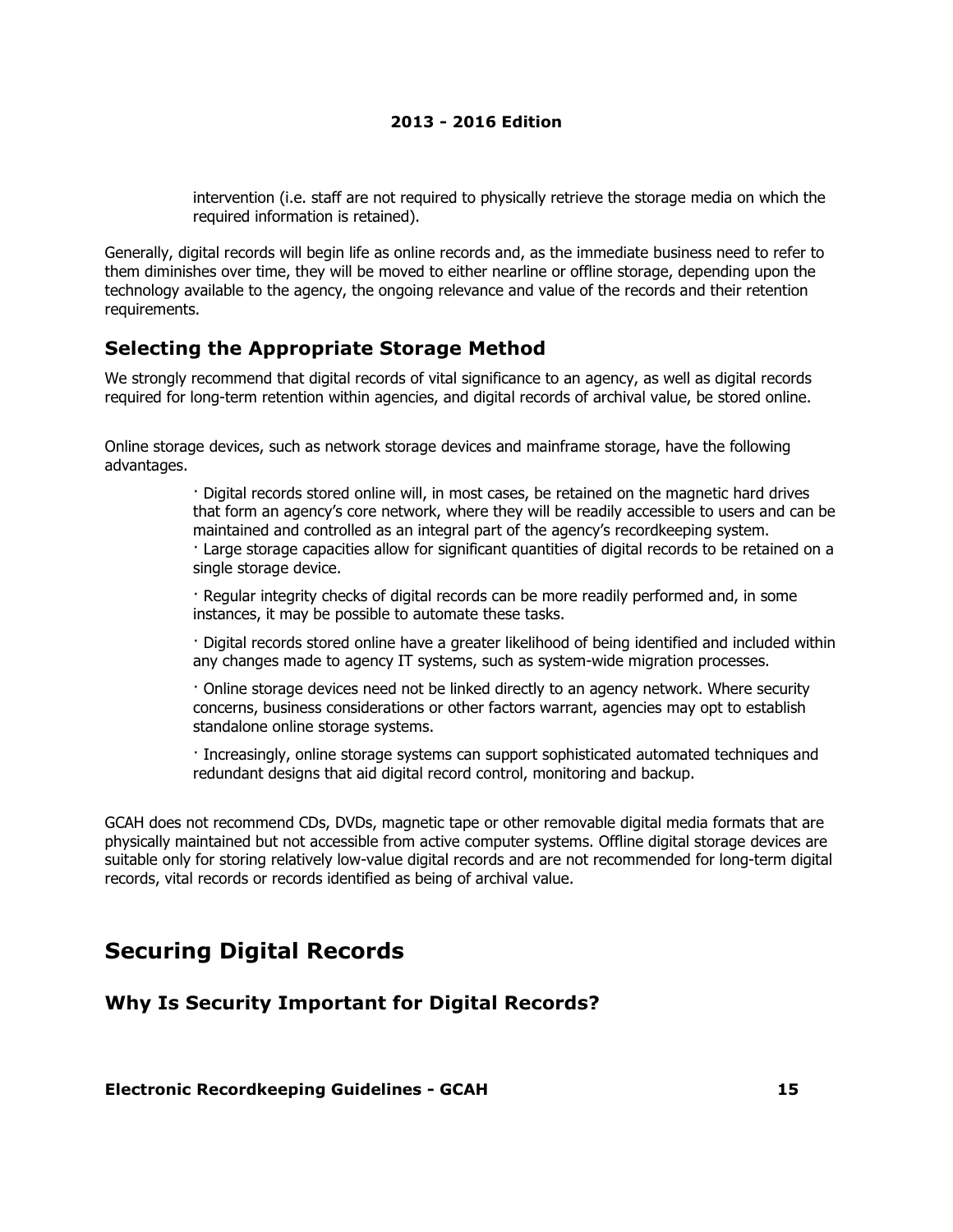Security is important for all records. The manipulable nature of digital records means that, in the absence of appropriate safeguards, it is relatively easy to alter or delete them –- whether intentionally or unintentionally. Alterations to digital records can be virtually undetectable, undermining their evidential value as records.

When implementing systems, agencies must therefore take special care to ensure they are secure, reliable and capable of producing records that are acceptable for legal, audit and other purposes.

### **Methods of Securing Digital Records and Systems**

The following are some basic practices and protocols agencies, episcopal offices and annual conferences may adopt to ensure they maintain adequate security for their digital records and systems. This list is not exhaustive. Agencies should select a combination of methods to suit their needs.

> · Limit access to digital records, and the systems on which those records are created and kept, to authorized personnel in order to protect the integrity of the records and prevent unlawful alteration or destruction of records.

· Establish network security systems, such as firewalls, to protect against unauthorized access (e.g., hackers) to systems that are accessible through external connections, such as the Internet.

· Install appropriate gateway filter software on messaging systems, and ensure that filter definitions are regularly updated, to protect against spam, denial of service attacks and malicious code, such as computer viruses.

· Implement public key infrastructure (PKI) encryption technologies to ensure, when appropriate, secure transmission of digital records to external parties.

· 'Lock' final digital records to prevent any subsequent alterations or inadvertent destruction (e.g. finalizing records as 'read-only' within an electronic recordkeeping system -- do not use passwords).

· Use digital signature technologies to authenticate digital records and provide security and confidence in authorship.

· Store vital digital records either on systems without external links or, if necessary, offline.

· Establish appropriate systems backup procedures and disaster recovery strategies to protect against loss of digital records.

· Develop and implement audit trails to detect who accesses a system, whether prescribed security procedures were followed and whether fraud or unauthorized acts have occurred, or might occur.

### **Authentication of Digital Records**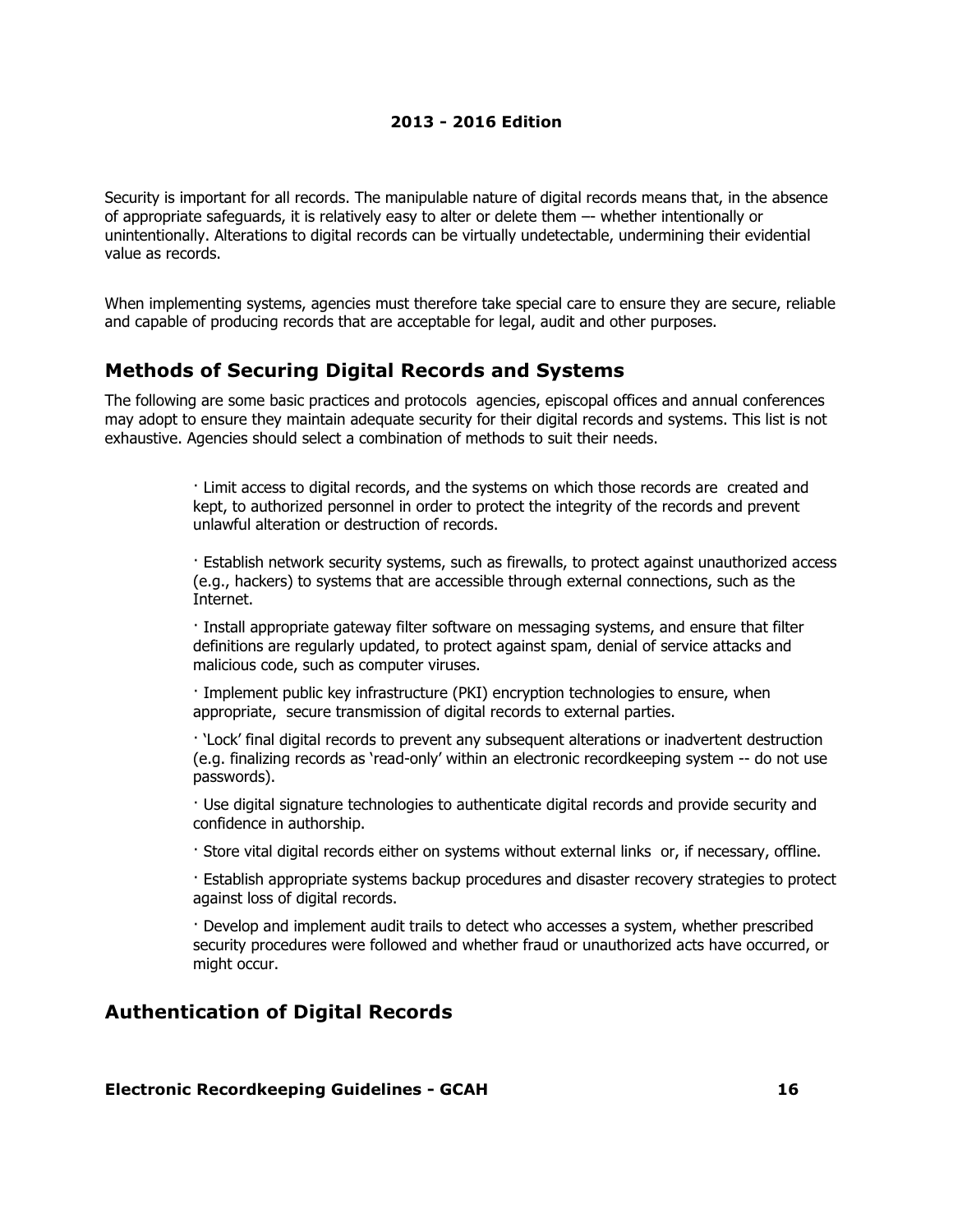Digital records provide evidence of agency business activity. For digital records to retain their evidential value, and be admissible as evidence in court, systems and practices must prevent the unauthorized alteration of digital records, and so ensure their continued authenticity.

To guarantee the authenticity of digital records, systems and procedures should be capable of establishing:

- · if digital records have been altered
- · the reliability of software applications creating digital records
- · the time and date of creation and alteration of digital records
- · the identity of the author of a digital record
- · the safe custody and handling of records.

Version control is a useful tool for preserving the authenticity of digital records. Digital source records should be clearly distinguished from any subsequent copies. Identification may be achieved through labeling of records or by time and date stamps.

To provide evidence of business activities or action taken, agencies must be able to clearly demonstrate the provenance of digital records. This includes establishing the original conditions for the creation of the record, such as date and time of creation, software application integrity and the author or sender of a record. The ability to track when the record was last altered, by whom, and the 'chain of custody' (who was responsible for the record) will also support a record's evidential value. Clearly implemented policies and procedures demonstrate that an agency has protected the provenance of its digital records.

In some instances, authenticity may be demonstrated if access to digital records is restricted to authorized persons or applications. In such cases, there must be security mechanisms to prevent unauthorized persons or applications accessing the digital record. Audit trails should be able to verify that digital records have not been accessed inappropriately or illegally.

## **Long-term Digital Records**

Agencies, episcopal offices, and annual conferences should take additional care to ensure that their security and authentication mechanisms do not inadvertently make digital records inaccessible in the long term and that the evidential value of the records does not diminish over time. This is particularly important for records of archival value.

Agencies should address the following considerations when applying security and authentication practices and protocols to digital records.

> · If manipulation of data is required (e.g., encrypting a file to send via email), the process should be applied to a copy of the source record. The source record should be maintained separately in a secure recordkeeping system. This will safeguard records of long-term or archival value in the event that data loss occurs during manipulation or the file becomes inaccessible.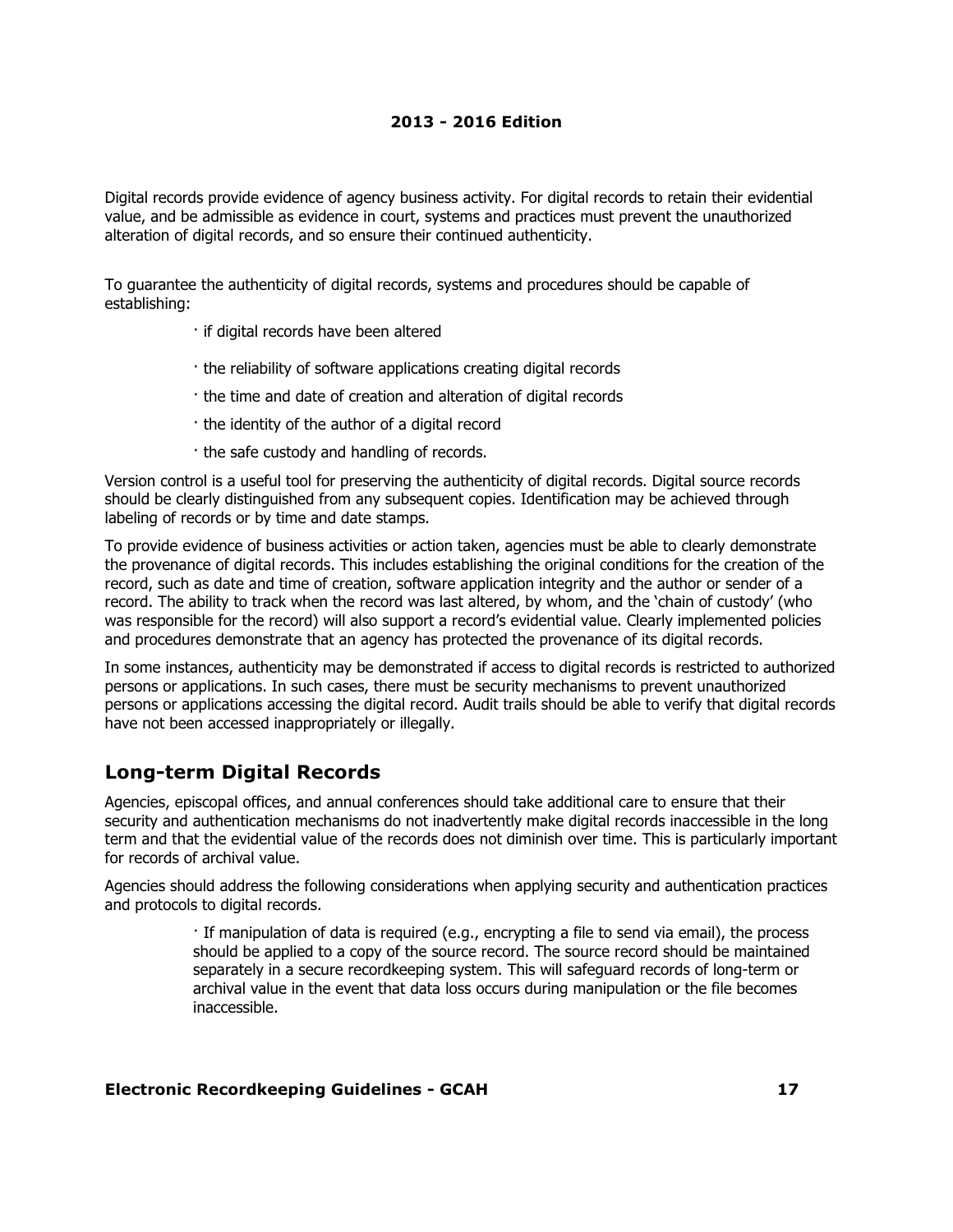· Access controls should be applied and maintained within a recordkeeping system. Staff should be discouraged from using software functions to create passwords or limit access to business records. This includes specifying who can read or alter a document, preventing copying or printing, or setting an expiration date.

Documents that have been password-protected or otherwise restricted should not be captured into a recordkeeping system while the restrictions are still in place. There is a considerable risk that records will become inaccessible as staff changes occur and passwords are forgotten over time. Unrestricted records should be captured into recordkeeping systems. Authorized users can then apply access controls, in accordance with business rules.

· Metadata attesting to the validity of a digital signature, where a digital record has been authenticated using such technology, should be captured and maintained for as long as required. If such information is not kept, the evidential value of the record may be undermined.

· Digital records that have been encrypted should be decrypted prior to capture in a secure recordkeeping system. Metadata relating to the encryption and authentication process should be captured and maintained for as long as required. If encrypted records are captured and kept there is a considerable risk they will become inaccessible

## **Preserving Digital Records for the Long Term**

### **Why Preserve Digital Records?**

Considering the problems of technological change, and the potential instability of digital storage media, 'long term' may not be very long. When applied to the preservation of digital records, 'long term' usually means 'greater than one generation of technology'.

Many records have retention periods greater than one generation of technology. It is important that these records are preserved and accessible for use in daily business. Long-term records support strategic planning and decision-making. They act as corporate memory, reducing duplication of work and improving business efficiency.

There may also be evidentiary reasons to keep digital records for extended periods, as part of a risk minimization strategy. Inaccessible records may expose agencies to accountability failures and potentially costly consequences, such as legal action. GCAH recommends agencies develop strategies to preserve/migrate electronic records, and to ensure that all digital records are captured into a corporate recordkeeping system.

Long-term maintenance is particularly significant for digital records of archival value. Inadequate preservation strategies can render digital records inaccessible and unusable. Future approval of agency and episcopal retention schedules will depend upon their having this element in their plans.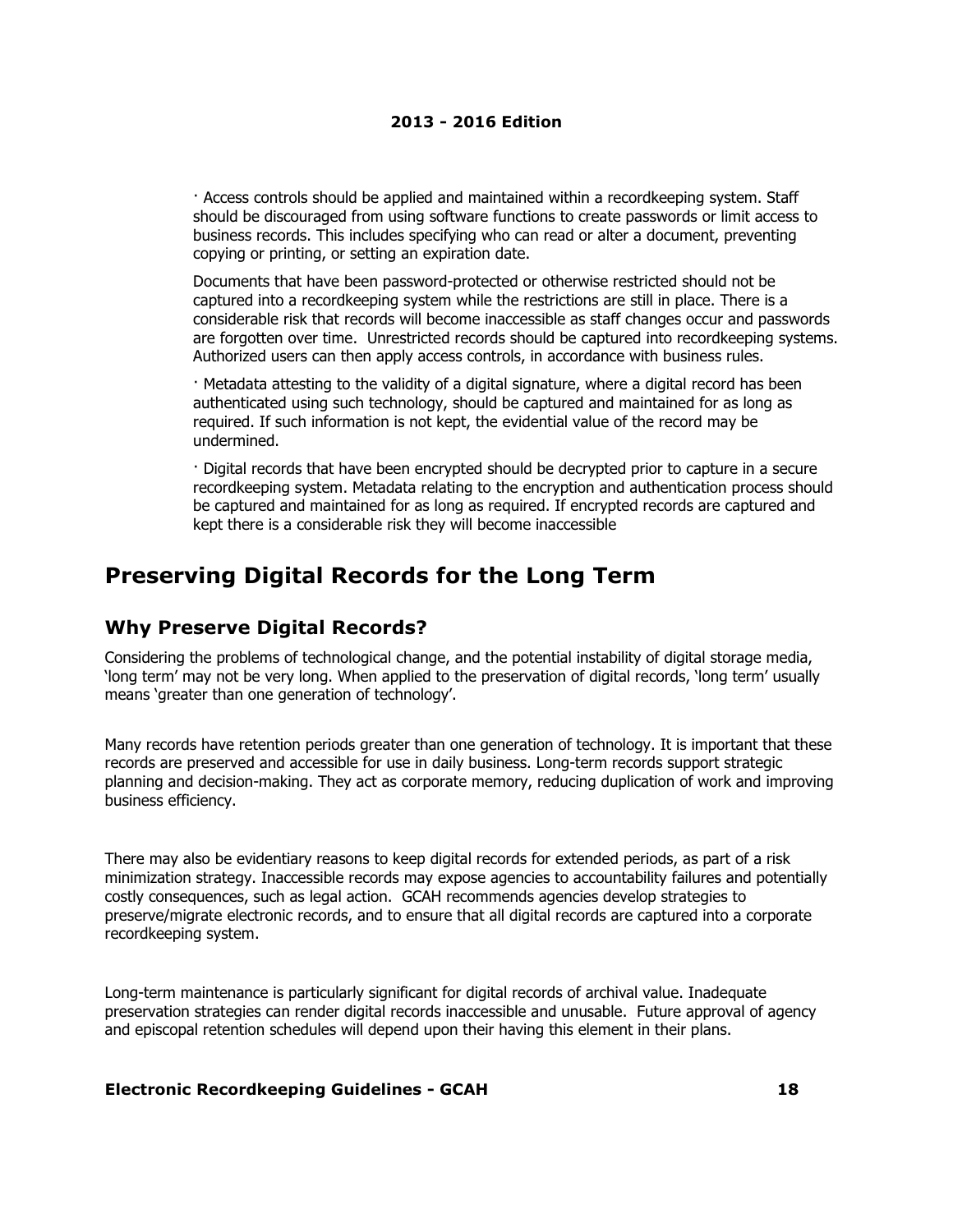Accessibility requirements apply to all digital records, not just those of archival value. Digital records must remain accessible for as long as they are required.

## **Planning for Technological Obsolescence**

Digital records are dependent on various combinations of hardware, software and media to retain their content, context and structure. Agencies must ensure that the technology required to render a digital record usable and accessible is available. It is not sufficient to simply retain records in digital format; the records and associated metadata must be in a format that is viewable with current technology.

Computer technology is subject to ongoing technological obsolescence, with both hardware and software quickly becoming outdated as new upgrades and versions come onto the market. This can result in digital records created using older hardware and software becoming inaccessible in their original form after a relatively short period of time.

Agencies that need to retain digital records for the long term should plan for technological obsolescence by ensuring that records can be copied, reformatted, converted or migrated across successive generations of computer technology. Such planning involves considering hardware, software, operating systems and

storage devices.

Agencies need to consider a number of interrelated software and hardware issues when preserving digital records, including:

> · the proprietary, platform-specific nature of many software applications and the likelihood of their continued availability;

> · the cost of maintaining access to obsolete formats (including operating system software and licensing fees) for a system no longer in active use;

· the estimated physical and/or commercial life of the media on which digital records and related metadata are stored; and

· the long-term availability of the hardware and operating system platforms needed to access records stored on different types of media.

The need to plan for technological obsolescence and provide for the preservation of digital records should be incorporated, through a formal digital records preservation strategy, within the digital recordkeeping framework. The preservation strategy should outline the approach adopted by the agency for the preservation of its digital records. There are several common techniques.

In order to adequately manage the preservation of digital records over time, and ensure their continued accessibility, agencies must be proactive. They should develop and implement organization-wide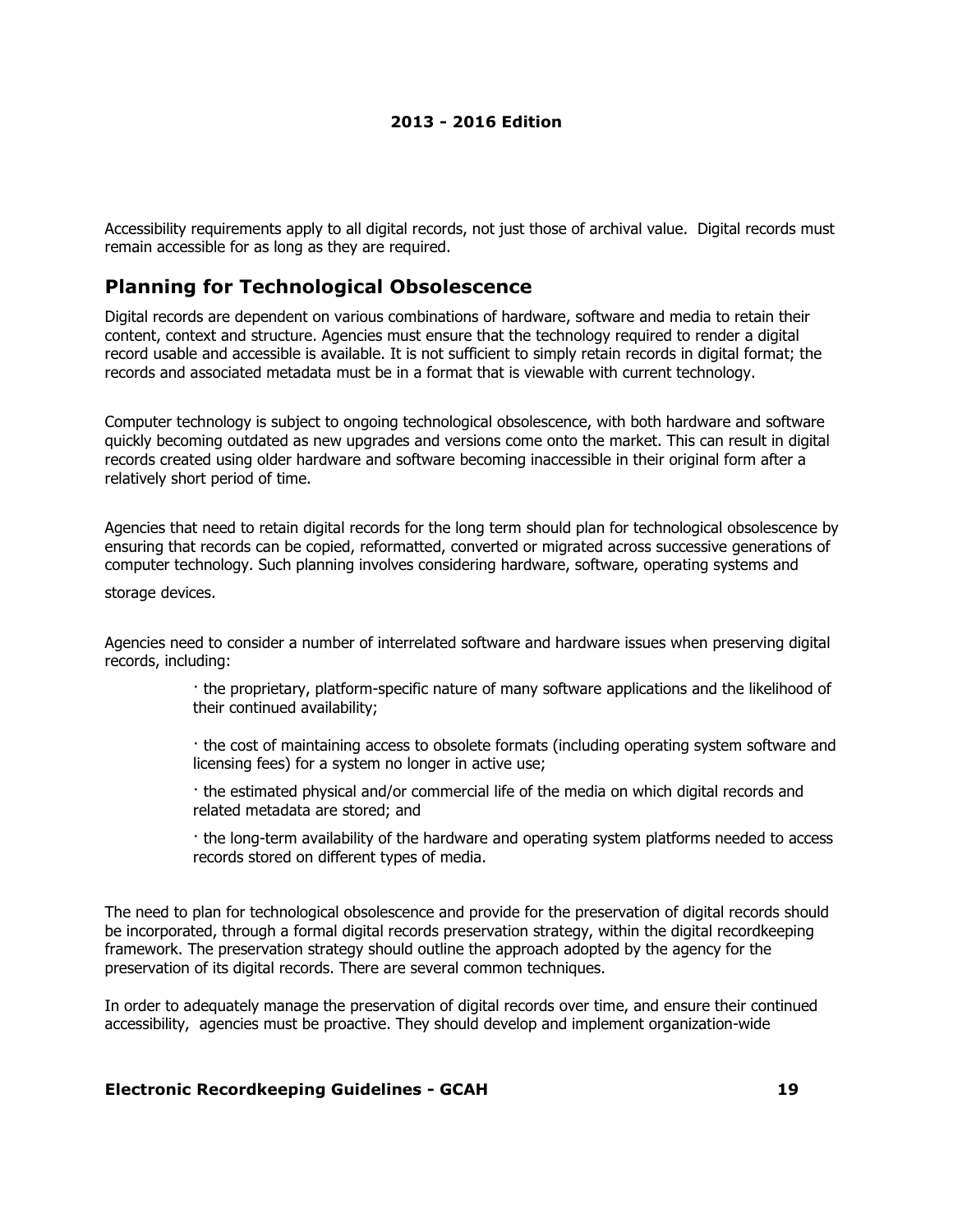strategies targeted at identifying, managing, preserving, and ensuring continued access to digital records.

An effective digital records preservation strategy should incorporate formal policies and procedures governing the agency's approach to the long-term management of its digital records and establish processes to ensure their ongoing maintenance.

An agency's digital records preservation strategy must reflect its legislative obligations, industry standards and best practice. The tools listed at the end of this chapter will be especially helpful to agencies formulating a digital records preservation strategy.

A digital records preservation strategy should be supported by a plan for its implementation that is promulgated to relevant staff. This can be achieved by:

- · formulating policies, procedures and guidelines to provide a formal framework within the organization for the implementation of the strategy; and
- · providing manuals, information and reference sheets, and training for staff to ensure the preservation strategy is correctly implemented. Depending on the approach adopted, this may require training for all operational areas, not simply for records and IT staff.

Agencies should assign responsibility for the management of long-term digital records to an appropriate area within the organization where staff have relevant skills and qualifications. This will generally be a specialized information or knowledge management unit headed by a senior information officer. Responsibility for policy and procedure formulation, implementation of strategies to preserve digital records, evaluation, monitoring and review of processes, and delivery of training should rest with this area.

Agencies should ensure that their digital records preservation strategy takes into account digital records that may be created and managed by outsource providers and that these contractors are also required to actively comply with the agency's long-term digital records preservation strategy.

## **Techniques for Digital Records Preservation**

Some early approaches to digital records preservation relied on storing records in their original format on physical media – much like boxes are used for the storage and protection of paper records. However, magnetic tapes and disks, and optical storage disks (e.g., CDs and DVDs) are manufactured for short-term storage of digital objects, not long-term archival retention. The greatest concern for this method of preservation, in addition to the relatively short life span of digital media, is the obsolescence of the hardware and software used to access the records. Rapid change in the IT industry and the move from science-based development to commercial development of software and hardware systems, has meant that media rapidly become inaccessible. Consequently, this approach to digital preservation has proven to be wholly inadequate and the GCAH strongly advises against this preservation strategy.

The most common techniques for digital preservation can be grouped into three broad categories. Any one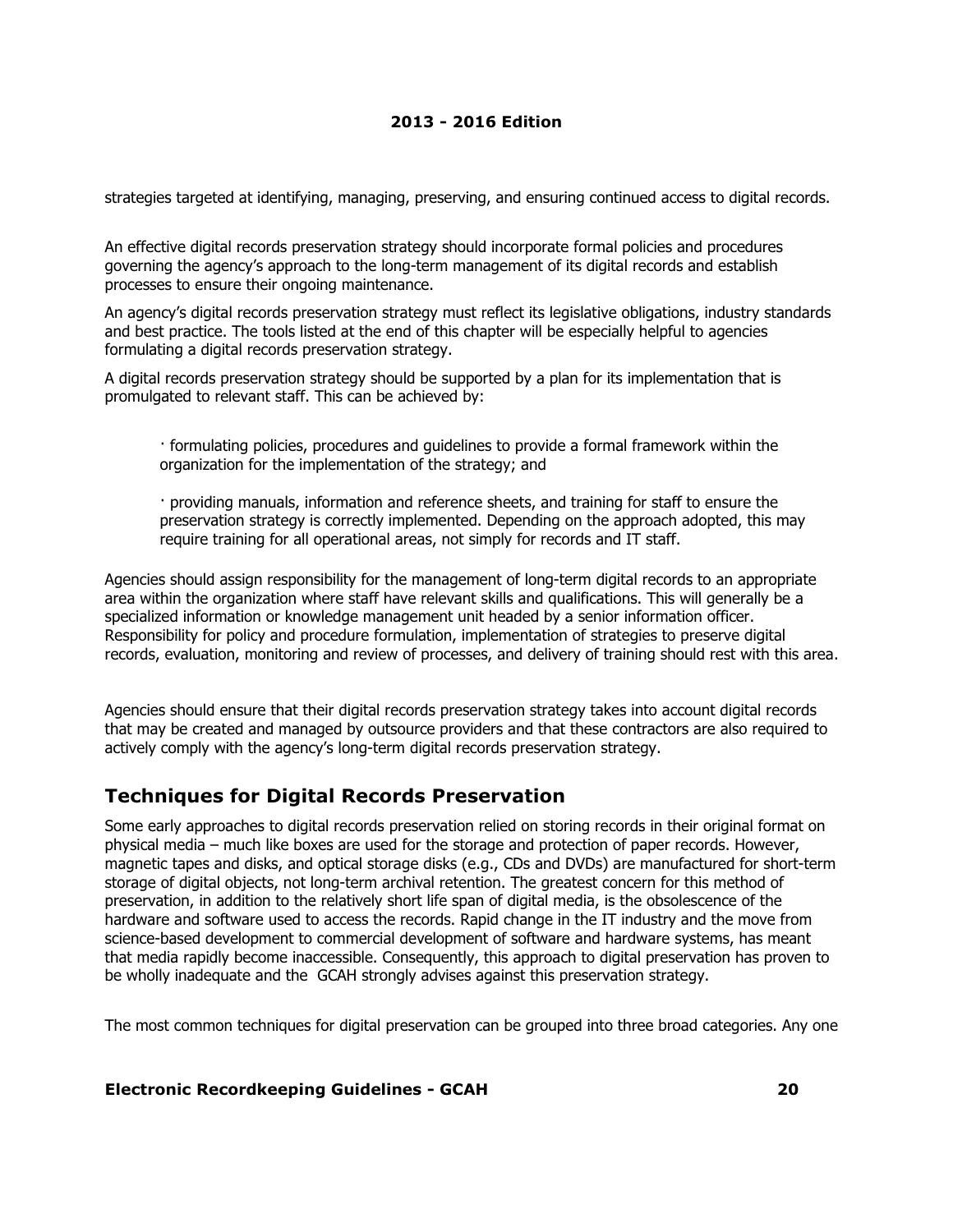or a combination of these may form the basis for an agency's digital records preservation strategy.

## **Migration**

Migration relies on a program of constant transferral (migration) of digital records from older or obsolete hardware and software configurations or generations, to current configurations or generations in order to maintain accessibility. This strategy avoids the obsolescence issues of the physical media solution, preserving the functionality of the digital records and enabling users to retain access to the records –- but requires a substantial investment in resources to undertake the repetitive migration work involved. Furthermore, some characteristics of the original data format may not be retained through the migration process and, as a result, users will lose access to characteristics of the source record that may be important to its meaning.

## **Conversion**

Conversion is the process of transferring digital records from their original data format to a standardized, long-term preservation format (also known as an archival data format). Conversion is also referred to as "normalization", "stabilization" and "standardization".

The conversion process is a form of migration. However, instead of migrating from an outmoded data format to a current data format, the original data format is migrated to an archival data format. Generally, archival data formats are open source, non-proprietary formats that provide greater potential longevity and are less restrictive than proprietary formats. Conversion reduces the need for repeated migrations.

## **Encapsulation**

Encapsulation requires metadata to be bundled with, or embedded into, the digital object. The metadata allows the record to be intellectually understood and technologically accessed in the future.8 A viewer is then required to display the records. This packaging of contextual information ensures the integrity and authenticity of records over time. However, there is some risk that important metadata may be overlooked during encapsulation.

On its own, encapsulation cannot preserve digital records. This technique should be used in conjunction with migration or emulation to ensure the ongoing accessibility of the records.

## **Emulation**

Emulation uses software to recreate the digital record's original operating environment to enable the original performance of the software to be recreated on current computer systems. The result is that the original data format is preserved and may be accessed in an environment that allows for the recreation of the original 'look and feel' of the record. The downside to the emulation approach is that the creation of the underlying emulator software is costly, requiring highly skilled computer programmers to write the necessary code. Furthermore, the intellectual property and copyright issues associated with the emulation of proprietary software may undermine the effectiveness and sustainability of the approach.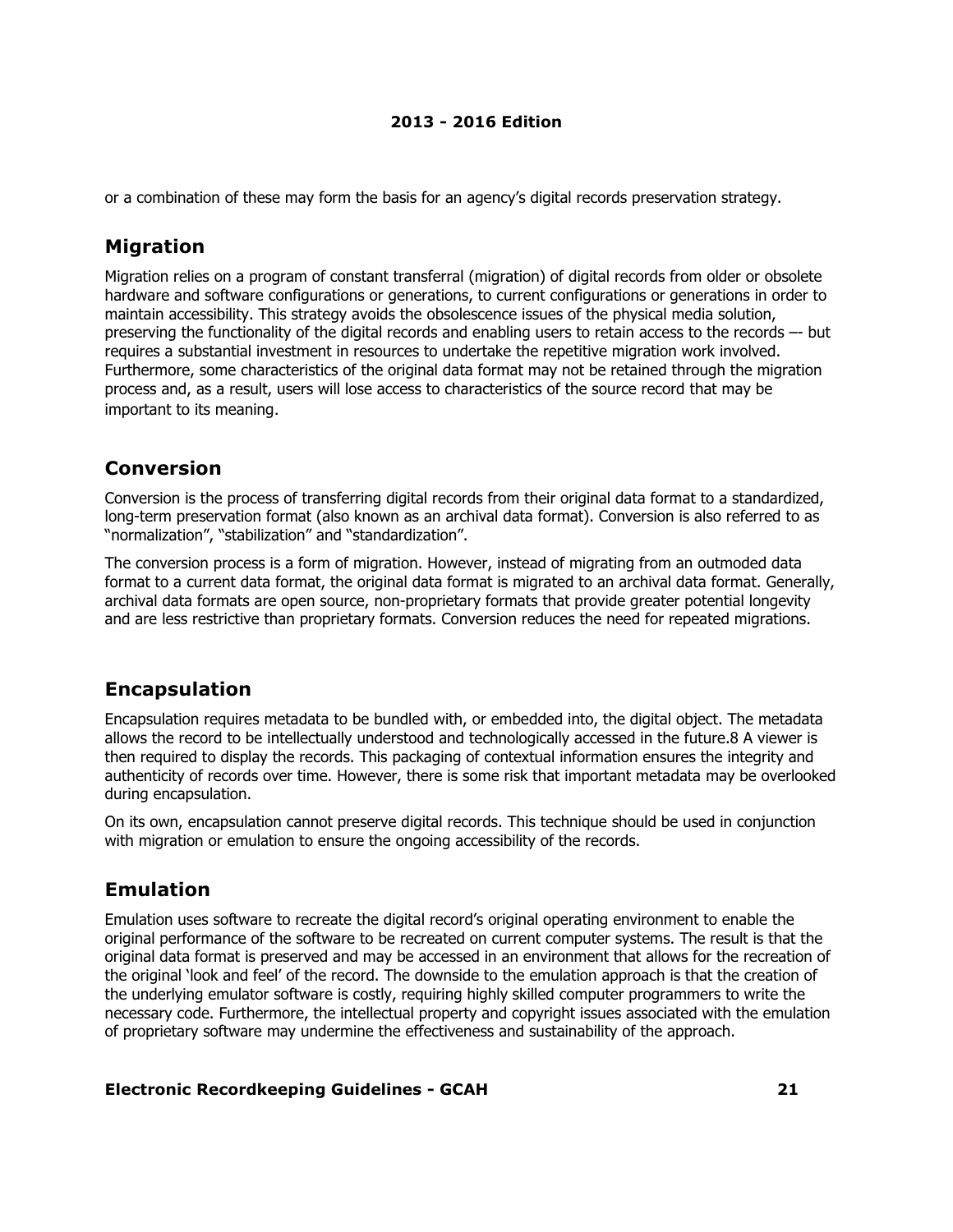GCAH's approach to digital preservation uses a combination of these techniques.

## **Implementing a Digital Records Preservation Strategy**

Whatever strategy an agency adopts to keep digital records accessible, it must address a number of common issues.

## **Choosing an Approach to Digital Records Preservation**

Agencies, episcopal offices and annual conferences should consider the following factors when choosing an approach to digital records preservation:

· cost of implementation, including cyclical costs for ongoing preservation treatments;

· technical complexity of the selected approach and the capacity of the agency to support the approach over time (both technically and financially);

· compatibility with existing hardware and software;

· impact on business operations (e.g., whether the approach requires changing corporate work practices); and

· overall effectiveness and robustness of the approach in protecting the integrity, accessibility and functionality of the agency's digital records over time.

### **When Should a Digital Preservation Treatment Be Applied?**

To maximize the long-term preservation prospects for digital records, preservation techniques must be applied as soon as practical, preferably while the records are still accessible. Most data formats have a limited window of opportunity during which preservation treatments can be applied before the format becomes outmoded and inaccessible. The sooner an agency addresses preservation issues and determines and implements an appropriate preservation approach, the higher the probability that the digital records will be successfully preserved.

Agencies are therefore encouraged to be proactive in pursuing their digital preservation strategies and to determine and implement appropriate digital preservation techniques before their digital records become outmoded and inaccessible.

Preservation treatments are often undertaken reactively in response to the immediate business needs of an organization, rather than as part of a considered solution to longterm digital records retention requirements. Such processes may be technology-driven exercises, initiated in response to changes in IT infrastructure or as a consequence of adopting new or upgraded software. In such cases, preservation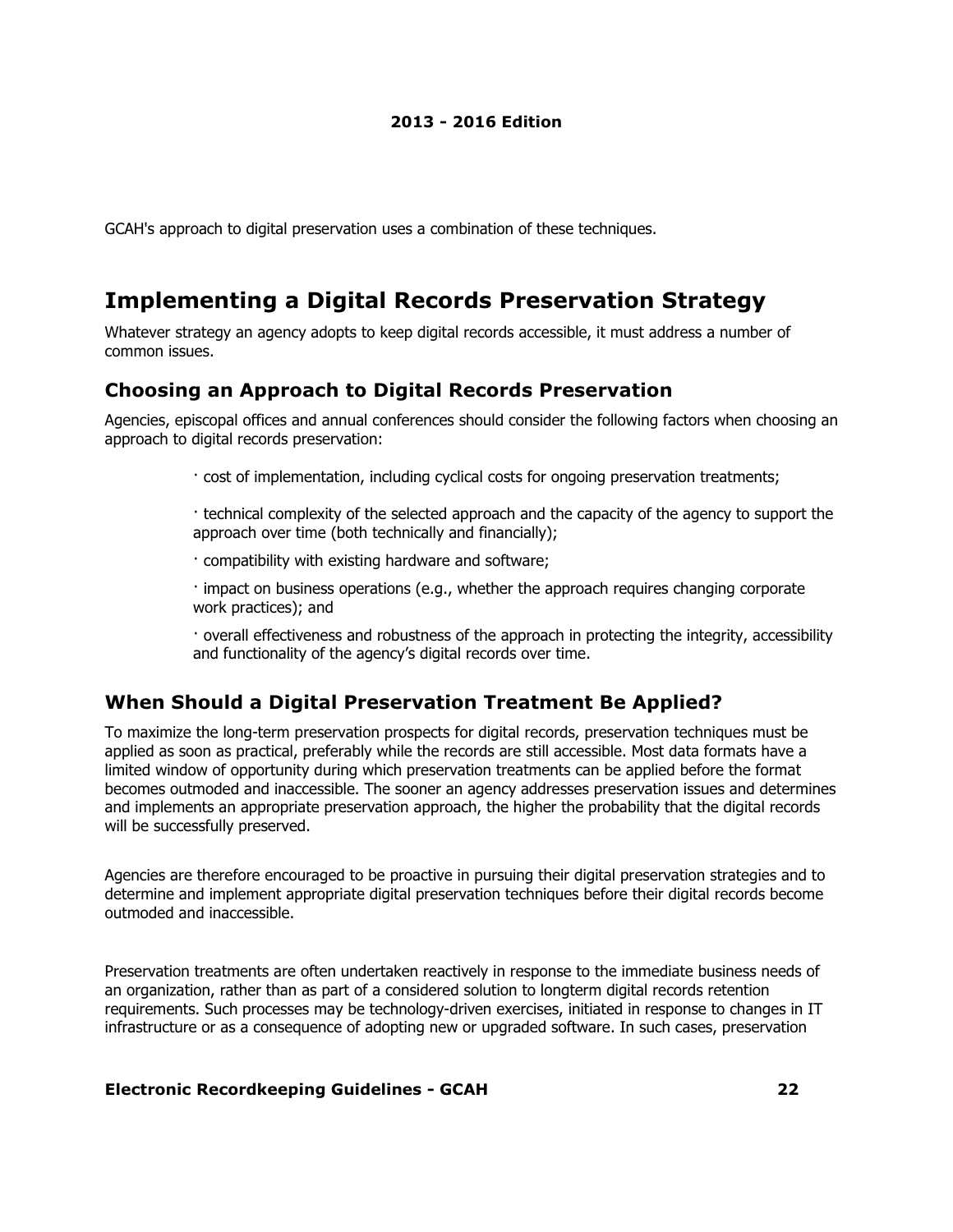treatments are undertaken primarily to ensure that existing digital records, particularly active core

business records, are transferred from their original format into a new format capable of functioning within the upgraded IT environment.

## **Planning to Implement a Preservation Strategy**

Periodic preservation treatments (such as migration) are often applied to digital records without necessarily considering the long-term implications for the integrity of the records. If sufficient care is not taken to protect the integrity and authenticity of the records, migrating software and hardware systems can jeopardize their evidential value.

Agencies that apply preservation treatments to data formats without properly assessing the processes, risk the loss or limitation of the functionality, format, structure and content of their digital records and the potential loss of metadata relating to the records.

Planning for the preservation of digital records will allow agencies to retain the functionality and integrity of digital records after successive upgrades of hardware and software.

Development of preservation strategies, and the selection of an appropriate approach, should be the result of a collaborative effort between the records and IT sections within an agency. Best practice recordkeeping issues need to be carefully considered, and the input of agency records and information personnel taken into account, before any preservation processes are applied to an agency's digital records.

### **Implementing the Preservation Strategy**

Although the three main preservation techniques – migration, encapsulation and emulation -- differ substantially in their method of preserving digital records, they share common ground in the process of implementation. The following steps outline the implementation process.

> 1. *Identify records requiring preservation* – Identify and select digital records that require the application of preservation treatments in order to ensure their continued accessibility.

> 2. *Research technical solutions* – Investigate the hardware and software technologies required to successfully implement the agency's preferred preservation approach. In the case of emulation, this may involve the development of specialized software capable of re-creating the source records within a new computer environment. In the case of migration, this may involve identifying suitable migration paths (i.e., software applications with sufficient backward compatibility to transfer source records from an outmoded data format to a current data format). In the case of encapsulation, this may involve software with the ability to embed metadata or 'package' it with the record.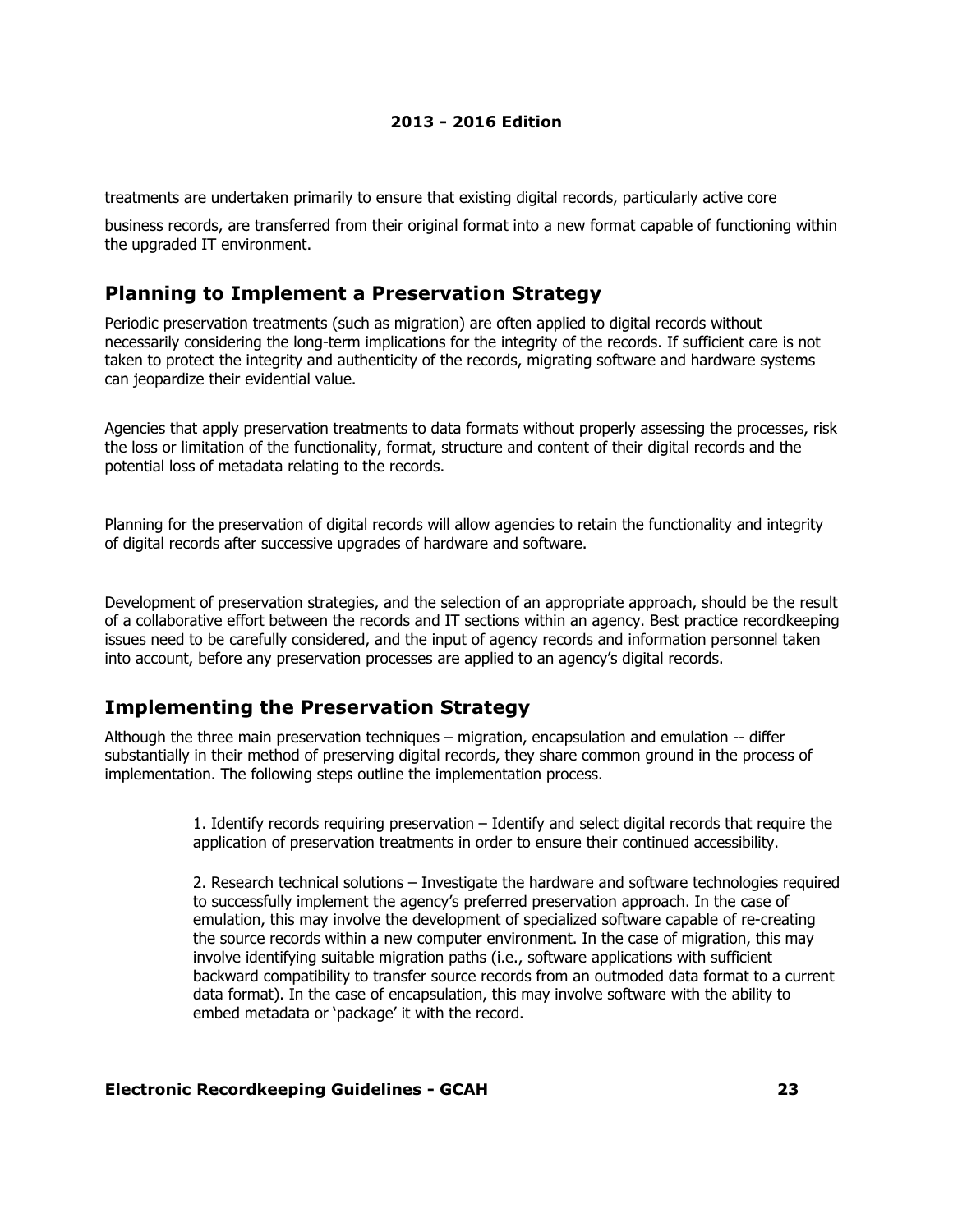3. *Test proposed solution* – Before a preservation approach is fully implemented, agency staff must conduct comprehensive testing of the technical processes. Testing should be performed on duplicates of source records.

4. *Back up records identified for preservation* – Prior to implementation, all digital records identified for preservation treatment should be backed up. The integrity of the duplicates should be verified before they are removed to a secure storage area. These duplicate source records should not be subjected to a preservation process and will serve as master copies should the selected preservation treatment be unsuccessful.

5. *Apply the preservation treatment* – After successful testing, the treatment should be applied to all digital records identified for preservation treatment. For migration and encapsulation techniques, this would entail applying preservation treatments to the source records, thereby altering their format. For an emulation-based technique, the records identified for preservation would be transferred to the new environment – without altering the records themselves.

6. *Audit the integrity of preserved records* – Following implementation of the preservation process, the preserved records should be subjected to rigorous testing to ensure that any reduction in functionality, or loss of content, structure or format, is within previously set limits of acceptability. The integrity of all relevant metadata associated with the preserved records should be verified. Metadata should also be updated to record the preservation treatment.

If the records cannot be verified, the preservation process will need to be repeated on new duplicates of the source records (steps 4 to 6). In some instances, the preservation strategy itself may require re-evaluation.

7. *Destroy source records where appropriate* – Once the preservation process has been completed and the integrity of the preserved records has been verified, agencies may destroy the duplicate source records..

8. *Establish monitoring regimes* – The integrity of the preserved records, their functionality, structure, content and context, and associated metadata, should be monitored periodically following preservation to ensure the stability of the preserved records and to identify when subsequent preservation treatments are required.

Please note that, if it appears likely at any stage during the application of a preservation treatment that digital records of archival value may be lost or significantly altered as a result of the preservation process, the Archives should be consulted immediately so that alternative arrangements may be considered.

Agencies experiencing significant difficulty in ensuring the continued accessibility of their digital records should contact the Archives for advice.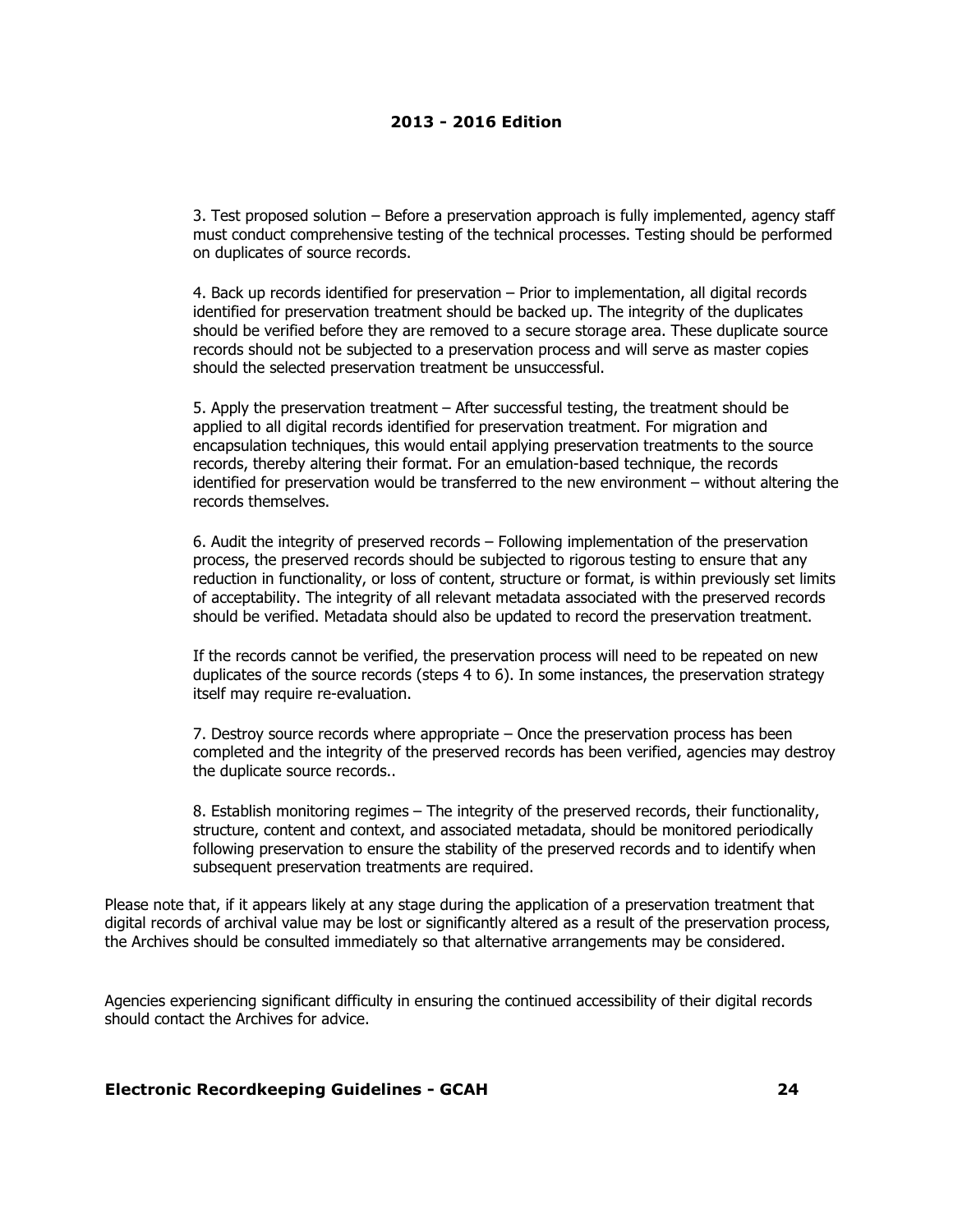### **Requirements for a Successful Preservation Strategy**

A successful preservation strategy ensures the continued integrity of the digital records, as well as their continued accessibility and functionality. The preservation of integrity requires that the records, and their associated metadata, remain reliable, complete and authentic.

The following steps will ensure successful preservation of digital records.

· Care is taken in selecting and testing software applications and hardware required for preservation processes.

· Where possible, non-proprietary, fully documented, open source data formats are used – particularly when implementing migration-based preservation techniques. Proprietary data formats are not recommended for long-term storage of records.

· Preservation processes are applied systematically to all digital records, both current and non-current, retained by an agency. Failure to include non-current digital records can result in their inaccessibility.

· All relevant metadata (for the records and the preservation process) is captured at the time of preservation.

· Preservation processes are fully documented and the documentation retained to help inform future preservation efforts. Any copying or reformatting of data for migration or conversion should be documented in the recordkeeping metadata.

· Preservation processes are carried out in accordance with relevant recognized recordkeeping, information and data management standards.

· Guidelines and procedures are issued and staff are encouraged to adopt common usage rules to help standardize the application of the selected techniques across all agency systems.

· Where records are migrated, converted, copied or reformatted, the success of the process must be verified and data integrity confirmed before the duplicate source records are destroyed.

· Any alteration or loss of functionality, structure, content or appearance that occurs as a result of preservation is fully documented in the recordkeeping metadata.

· Thorough checking regimes are put in place following preservation to monitor record integrity and identify when further preservation treatments are required.

## **Archival Storage of Electronic Files**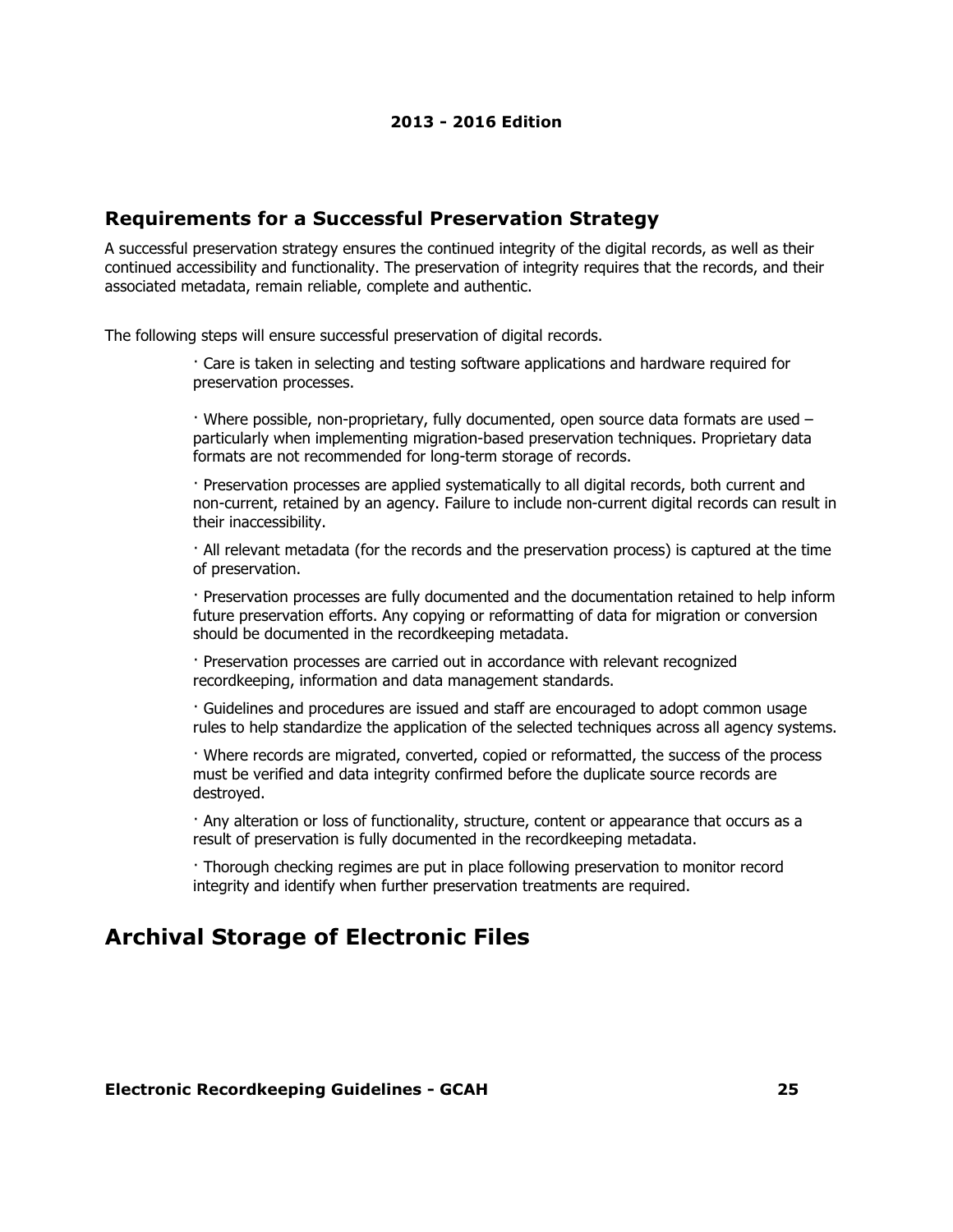While the above guidelines have been focused on office staff and how to treat the records in an office environment, they are also important to archivists. In order for the record to be *trustworthy* it needs to be *reliable* and *authentic*, *complete*, *accessible* and *durable*. These are all core values for archivists as they are for office workers. This has been the purpose of recordkeeping since the inception of records. Our tasks as archivists is to ensure the trustworthy character of the record over time. We need to set up a storage and preservation system that will convince the researchers of the future that the records we have bequeathed them are *trustworthy.*

We suggest a three step process.

**Quarantine** Preservation/Conversion Secure Repository

## **Quarantine**

Records will be brought into the archives either by the Internet or on some type of media, e.g. CD, DVD or a USB drive. Hopefully a list, or manifest, of the material will have been created as part of the transfer. If not then one needs to be made. On a computer isolated from the rest of the network the contents of the transfer media are checked to confirm that the files received are those that the originator intended to send and all media are checked for the presence of computer borne viruses.

Once a virus check is passed the records are copied to a carrying device, disconnected from the Quarantine network and stored for a period of 28 days. During the 28 day quarantine period, the virus definitions on the Quarantine network are updated daily.

After 28 days have passed, the carrying device is again connected to the Quarantine network and the data is again scanned for the presence of viruses.

The first thing an archives has to do is to make sure that its records are "clean." Just as we investigate for mold and insects we need to be sure that no damaging viruses are brought into the archives. The 28 day time lag ensures that virus protection will catch up to any new viruses.

### **Preservation/Conversion**

If necessary the records need to be converted to a standard format, either proprietary or an open standard such as openDocument. We recommend conversion for the following reasons.

Keeping working copies of older generations of PCs , operating systems and software is just not a viable option. The expertise to manage these older systems is huge. Merely finding parts for many of these machines would prohibit this as a workable solution.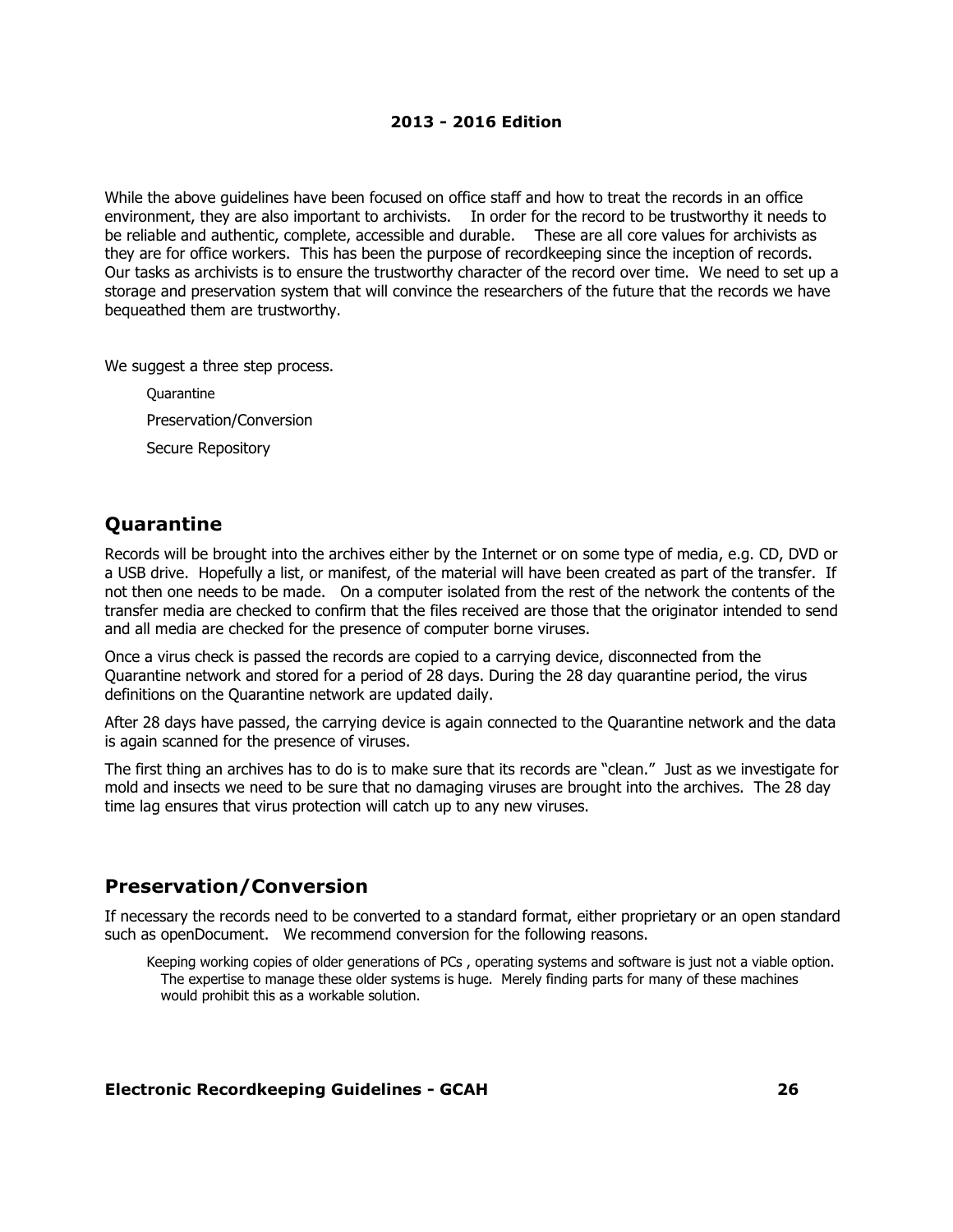Building software that emulates the older operating systems and software. Again, the expertise to do this would be huge, and costly. Almost all of the older systems are of a proprietary nature and there would be charges and challenges in creating something that worked like an older system.

Converting the files to a standard format reduces the complexity of the number of file types to deal with. If, and when, that "standard" or "open" file type becomes obsolete, then the associated costs of the next transfer is also less since the conversion is from one file type to and other. If the conversion is well-designed it will have minimal impact on the fixed nature of the record.

 So, as the next step once the material has been determined to be virus-free a carrying device is connected to the Quarantine network and taken over and connected to the Preservation network and the individual data files are converted to your selected standard preservation format. The files created by this process should be recorded on a second carrying device for transfer to the Digital Repository.

## **Secure Repository**

The carrying device is connected to the Digital Repository network and the files of the original data are copied to long-term storage arrays. These storage files should be in a secured space, with limited access and a very secure password. Only a few accounts should be on the system. Logs should be kept of who access this system. For general public access to these records, copies should be made and place on the public network. But even these files should be placed on a read-only drive.

## **File Format Types -First Steps**

There are a variety of different file formats. Offices are advised to limit the number of types and the corresponding software that supports them. The more file formats and software in use, the greater chance for loss of information because the files become inaccessible. you consider the file format options available to you, you will need to be familiar with the following concepts:

- Proprietary and non-proprietary file formats
- File format types

### **Proprietary and Non-proprietary File Formats**

A file format is usually described as either proprietary or non-proprietary:

• *Proprietary formats*. Proprietary file formats are controlled and supported by just one software developer.

• *Non-proprietary formats*. These formats are supported by more than one developer and can be accessed with different software systems. For example, eXtensible Markup Language (XML) is becoming an increasingly popular non-proprietary format.

### **File Format Types**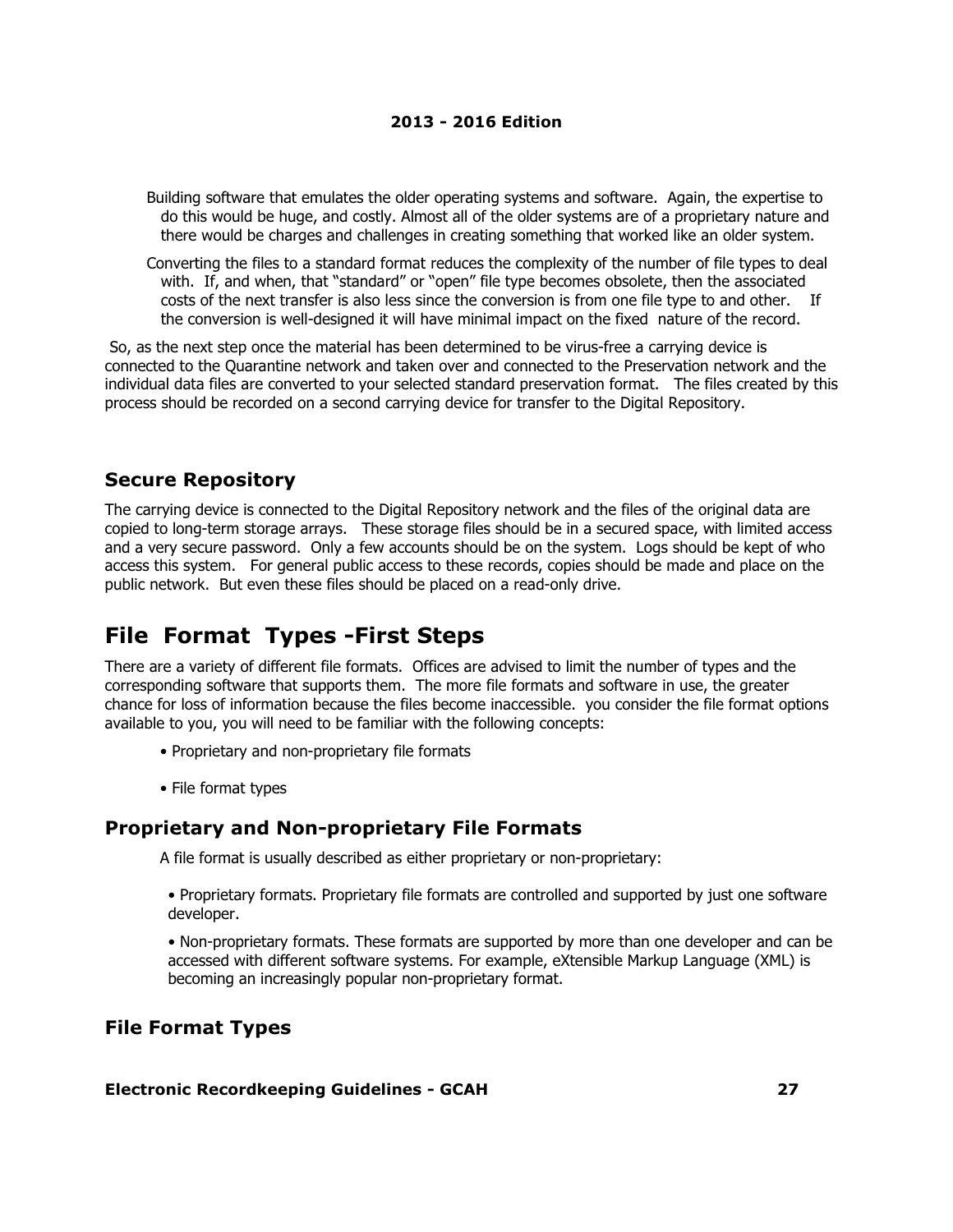Files fall into the following large categories

Text files. These are files associated with MS Word, Wordperfect and other word processing files.

Some use proprietary files, such as Word, while other files, ASCII files are used by simple word processors like NoteTab.

Portable Document File (PDF) is a popular proprietary file type used by Adobe Acrobat

Graphic files,

Vector based files which store images as mathematical formulas. Most frequently used in architectural files and PostScript files used in publishing. This images can be scaled without distortion;

Raster-based files that store images as a collection of pixels. These are also called bitmapped images. They cannot be scaled without some distortion;

Bitmap (BMP) one of the earliest. Low quality files often used in word processing.

Tagged Image Format file (TIFF), widely used in many programs. No compression is used in storing the data;

Graphics Intechange Format (GIF) file, widely used on the Internet;

Joint Photographic Experts Group (JPEG) is mostly commonly found in digital cameras today. This popular file uses compression when storing an image.

Data files. Files used by database software. Most often today these are relational files, which means the file structure is placed in a type of tabular structure. However, internal structure can vary and the indices which accompany the database are often have a unique structure. Also, the growth of popularity of the XML database adds to the complexity of this general file type.

Spreadsheet files. Spreadsheet files hold information in a tabular format as well as relationships between the various cells of the tables. These are often proprietary.

Video and audio files. These files hold moving images and sound. Almost all of the popular formats are proprietary.

WAV files. An audio file which captures sound with little or no compression.

MP3 files. An audio file used most often in portable players and on computers.

MPEG files. A compressed movie file.

When creating or saving files it is always better to use a standards-based file and one which uses little to no compression.